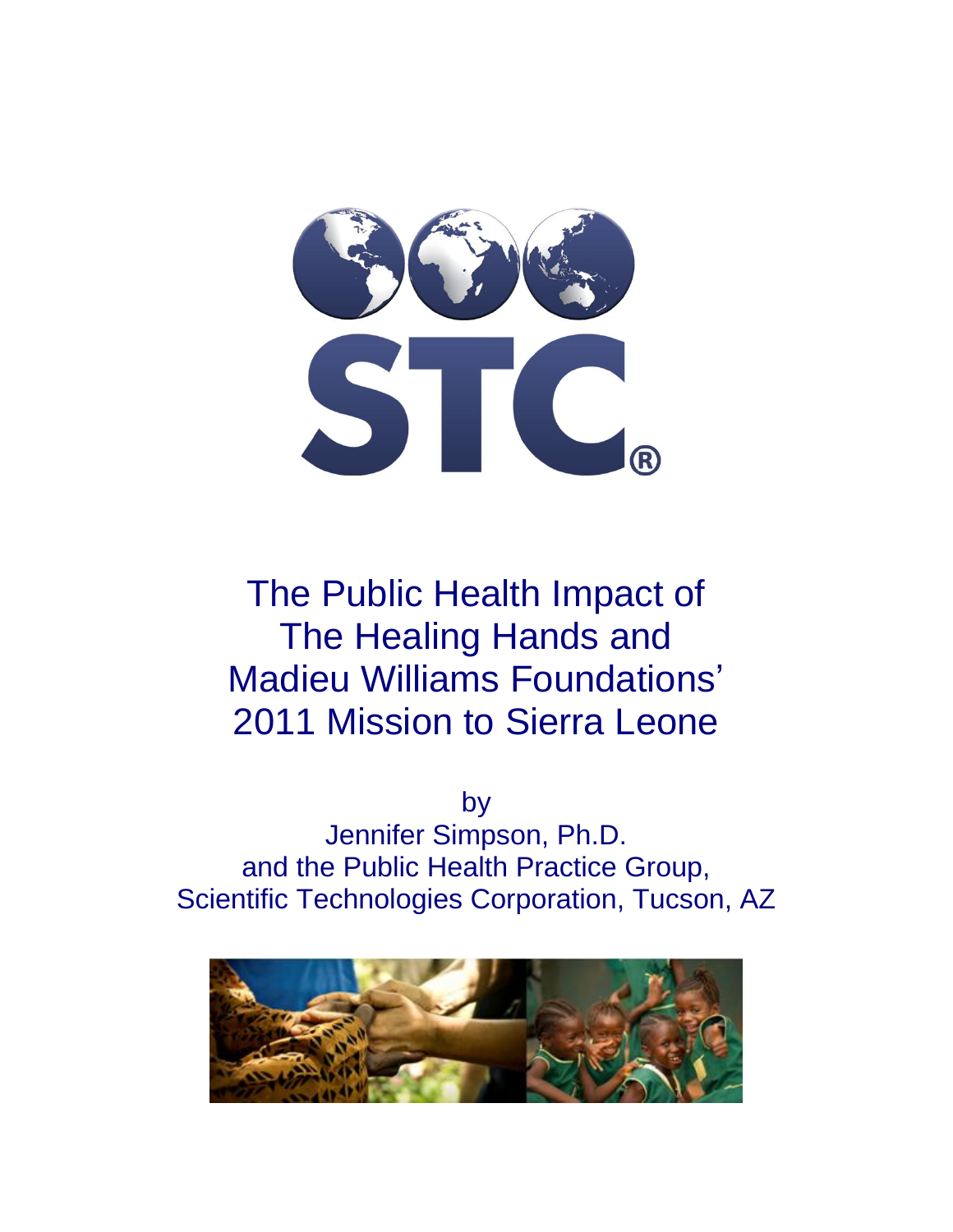

# **Table of Contents**

| 1.0 |                  |  |
|-----|------------------|--|
| 2.0 |                  |  |
| 3.0 |                  |  |
|     | 3 1              |  |
|     | 32 <sup>-</sup>  |  |
|     | 3.3 <sub>1</sub> |  |
| 4.0 |                  |  |
|     |                  |  |
|     | 4.1.1            |  |
|     |                  |  |
|     |                  |  |
|     |                  |  |
| 5.0 |                  |  |
|     | 51               |  |
|     | 5.1.1            |  |
|     | 5.1.2            |  |
|     | 5.1.3            |  |
|     |                  |  |
|     |                  |  |
|     |                  |  |
| 6.0 |                  |  |
|     | 6.1              |  |
|     | 62               |  |
|     |                  |  |
|     | 6.3              |  |
|     | 6.4              |  |
| 7.0 |                  |  |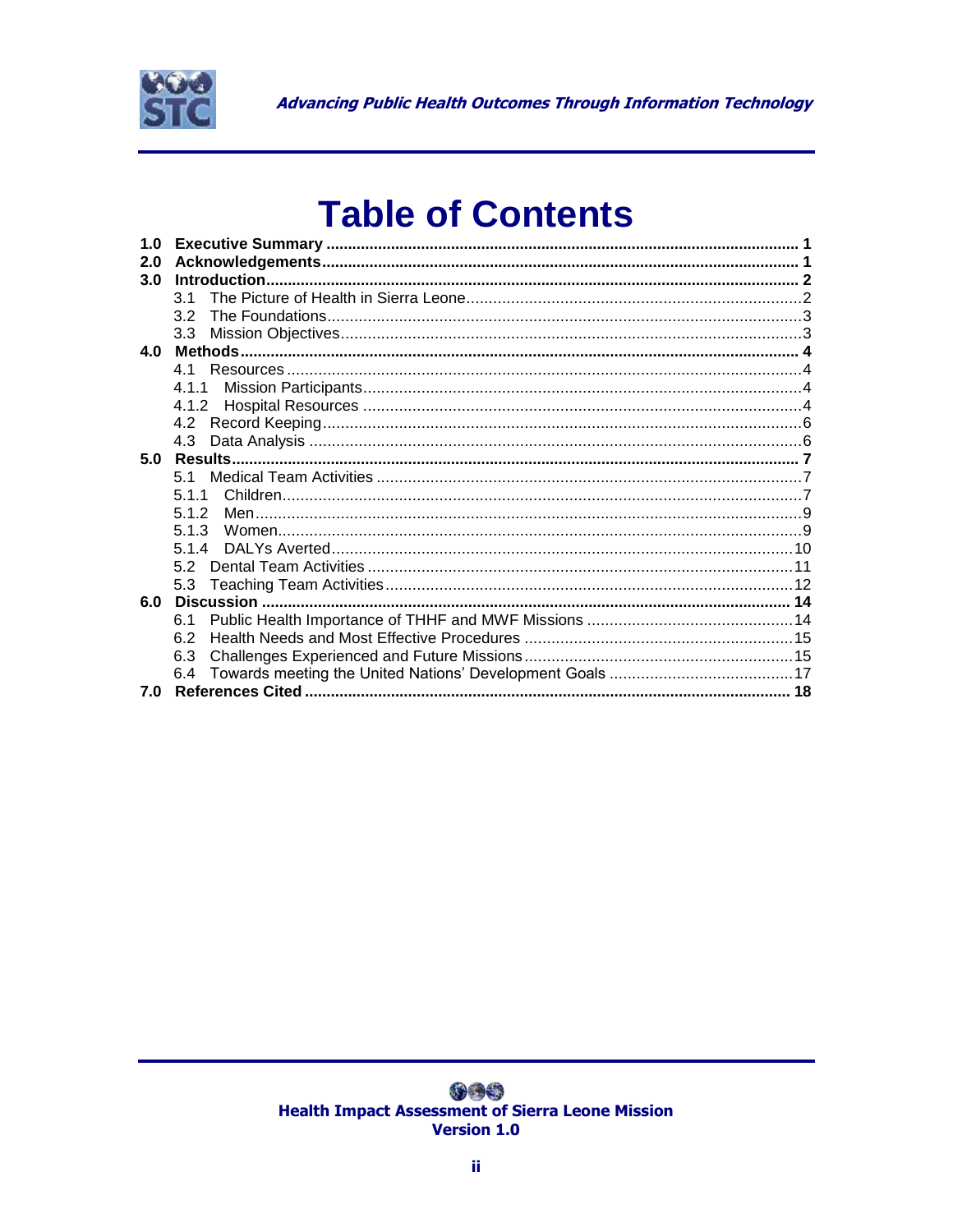

# **List of Figures**

# **List of Tables**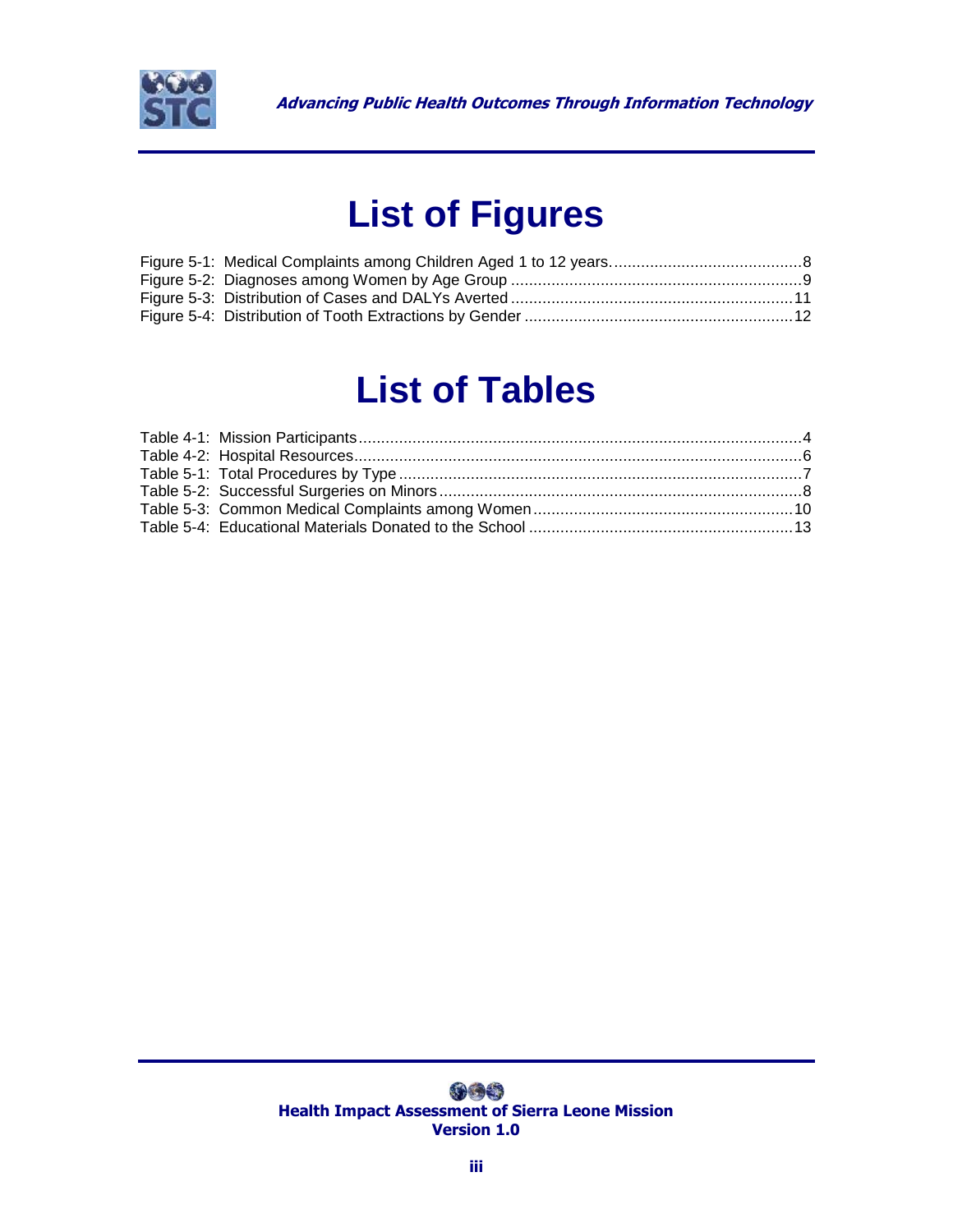

# <span id="page-3-0"></span>**1.0 Executive Summary**

Sierra Leone is one of the most impoverished nations in the world; its health and education infrastructure is practically non-existent and the country relies on non-profit organizations to provide quality care and resources. In June 2011, the Healing Hands (THHF) and Madieu Williams (MWF) Foundations collaborated to provide critical health and educational services to the people of Freetown, Sierra Leone. During the two-week mission the medical team examined 67 patients, and found there was a generally low level of health status among patients. The THHF/MWF teams performed 44 surgeries, saw 435 dental patients, and provided educational mentorship for a primary school with 220 students built by the MWF.

An evaluation of the mission"s efficacy in reducing disease burden determined that over 500 years of death and/or disability were avoided by performing surgeries. This demonstrates that surgical procedures can have a positive impact on the health status of Sierra Leoneans, and this impact persists beyond the two-week mission itself. In addition, the medical supplies and mentorship THHF and MWF delivered to Freetown hospitals help improve hospitals" ability to care for their patients and enhance relationships between organizations and in-country staff.

Our findings support the notion that surgeries can be effective in reducing disease burden in developing countries such as Sierra Leone. Missions such as those conducted by THHF and MWF require specific resources and much skilled planning. Experience gained in Sierra Leone will be used to streamline efficiency and effectiveness of future THHF and MWF missions. We advocate for on-going support of these surgical missions to developing nations that lack the capability to meet surgery needs. We also advocate for ongoing educational and medical mentorship on-site, since these activities serve to improve the quality of life for future generations.

## <span id="page-3-1"></span>**2.0 Acknowledgements**

The authors would like to thank all the diligent volunteers from The Healing Hands Foundation (THHF) and the Madieu Williams Foundation (MWF), who professionally and collaboratively worked to provide support and mentorship to the Sierra Leone people. We thank Marco Avila and Madieu Williams for their hard work, leadership and logistical assistance making the mission - and this report - possible. Additional thanks to mission volunteers Jonathan Cohen, Rosanna Drake, Nicole Gonzaga, Mary King, Anne Gaddy, Marco Avila, and Stephanie McKew for providing valuable mission feedback and personal reflections that add a touching human perspective to the mission's story. Thank you to photographer Curtis Smith. We also deeply appreciate the hospitality and collaboration provided by staff at Connaught and Princess Christian hospitals, and the teachers and students at Abigail D. Butscher School.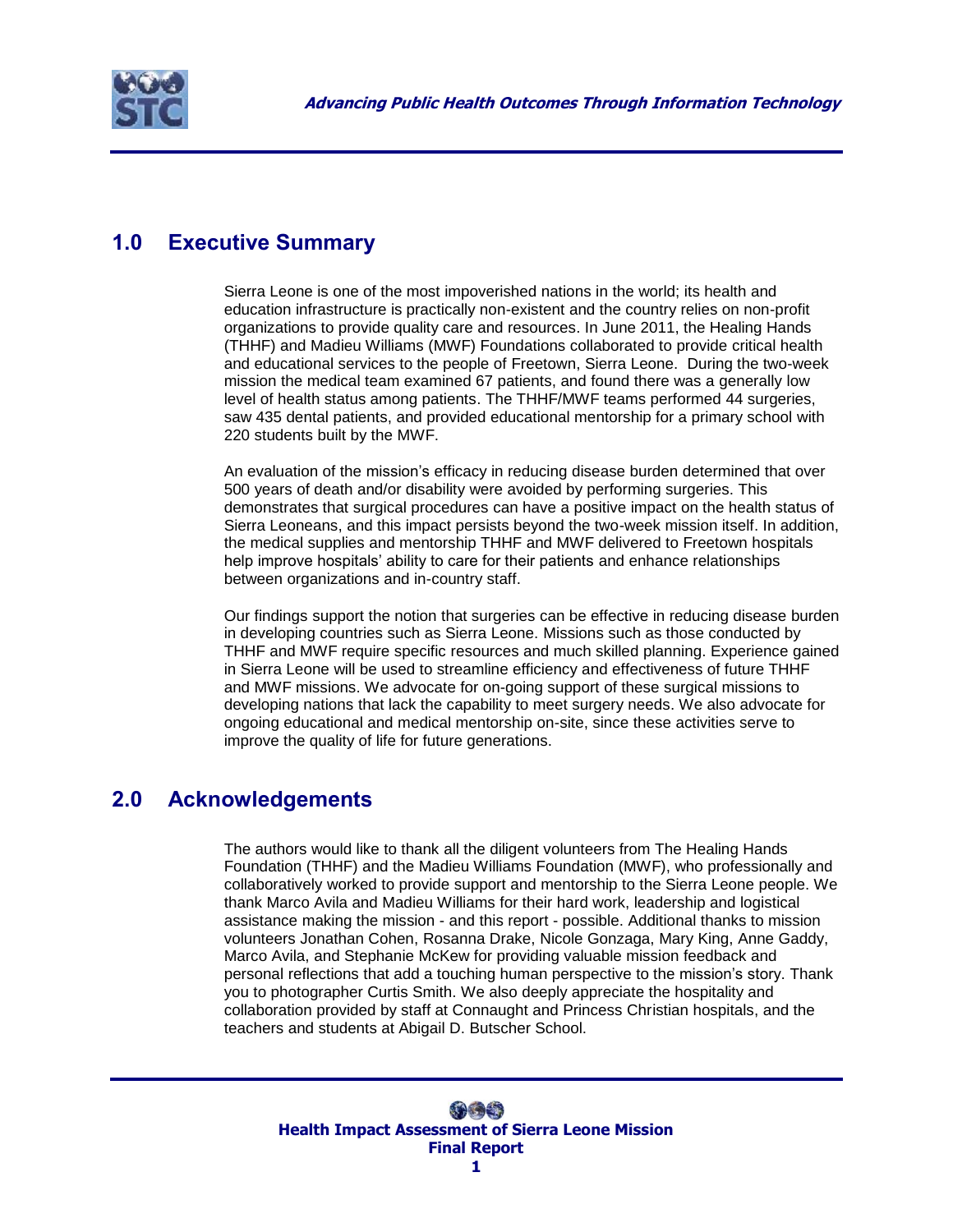

" I am grateful for all the volunteers that took the time out of their lives to travel to Sierra Leone… it was not an easy mission trip to take part of [and] I am pleased with the amount of services that we were able to provide to the people of Sierra Leone." – Madieu Williams, MWF Founder

*"We are very fortunate to have a group of volunteers that are very experienced, caring, and willing to donate their time, money and expertise to help others in need. On top of this, our volunteers work as a team. We are very proud of our volunteers and we applaud them and thank them for a JOB WELL DONE!!!! " – Marco Avila, THHF Executive Director/Co-Founder*

Most especially, we thank the citizens of Sierra Leone… they were our patients, pupils, mentees, and collaborators. They were also our teachers. Thank you.

## <span id="page-4-1"></span><span id="page-4-0"></span>**3.0 Introduction**



#### **3.1 The Picture of Health in Sierra Leone**

Sierra Leone is a small country on the West African coast with a population of approximately 6.4 million people, the majority living in the large financial center and capitol of Freetown. Sierra Leone"s past is marked by colonial rule, ethnic strife, and civil war, all of which have left the country the twelfth-lowest ranked on the United Nations" Human Development Index (HDI) and eighth-lowest on the Human Poverty Index (HPI). The HDI is based among other factors, on a country"s life expectancy, per capita gross domestic product, and maternal and children under age 5 mortalities[.](#page-20-0)<sup>1</sup> Sierra Leone's most recent civil war from 1991 to [2](#page-20-1)002 killed more than 50,000 people  $\frac{2}{3}$  and destroyed much of the country"s already limited infrastructure. The current statistics are staggering across the board, with over 70% of the population living below poverty level and 26% that cannot meet basic food needs[.](#page-20-2)<sup>3</sup> Sierra Leone has one of the highest levels of child mortality in the world, and the maternal mortality rate is astounding: one in eight women risk dying during pregnancy or childbirth[.](#page-20-2) $\frac{3}{2}$ 

"I thought that I understood poverty, but I quickly realized that I had no clue. Yet I was amazed by the resilience, resolve, energy and joy of the people. This was almost a contradiction." – Mary King, Teacher

Sierra Leone struggles to provide adequate education and health care to its people. Education is required for all children at primary and secondary levels, but the civil war destroyed many of the schools and created a shortage of teachers, making implementation of the law nearly impossible.  $4$  The national healthcare system is practically non-existent; government hospitals and other health care facilities are essentially non-functional because of severe lack of human and material resources[,](#page-20-0)<sup>1</sup> including infrastructure, personnel, supplies and equipment to adequately provide emergency and essential surgical care[.](#page-20-4)<sup>5</sup> Ranking at the bottom globally with less than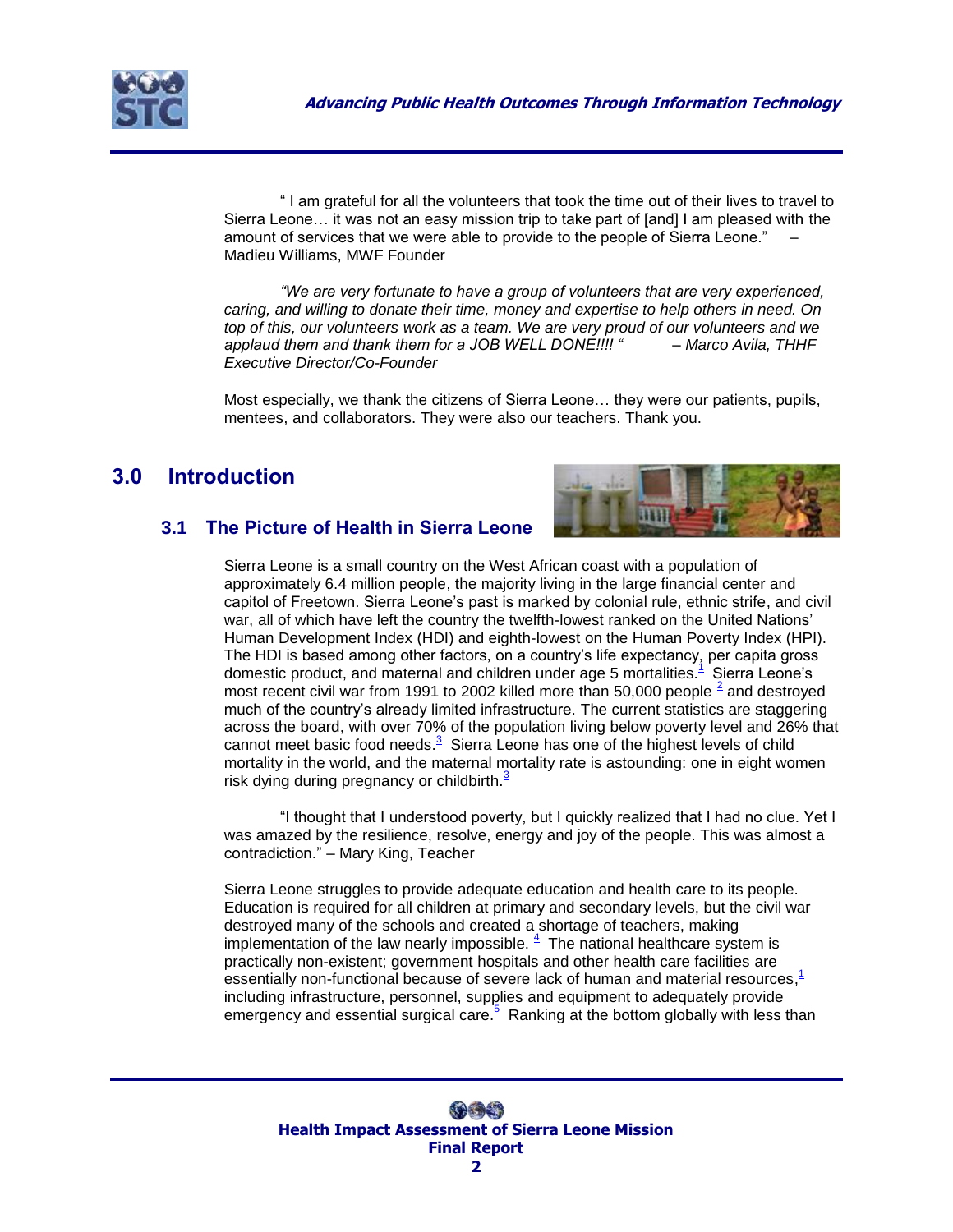

three surgeons per 100,000 citizens, the population relies on the non-governmental organizations (NGOs) to provide health care[.](#page-20-0)<sup>1</sup>

#### <span id="page-5-0"></span>**3.2 The Foundations**



The Healing Hands Foundation (THHF) is a non-profit organization founded in 2007 that provides medical services to children and adults around the world. The THHF mission is to provide high quality surgical care to children with complex congenital malformations in areas lacking resources and expertise. The medical staff of THHF has decades of combined experience, and its doctors, dentists, and nurses have practiced medicine in countries around the world, including Ecuador, Colombia, Guatemala, Philippines, and in Africa. The mission not only involves surgical and dental services, but also education of local surgeons and other health care providers to improve children"s lives in these areas.



The Madieu William Foundation (MWF) is a non-profit organization that focuses on health, wellness, nutrition, fitness, and education for underprivileged youth.

#### <span id="page-5-1"></span>**3.3 Mission Objectives**

The mission"s overall objective was to have a positive health and educational impact in a country where needs are particularly great. To accomplish this, the team performed quality surgeries and provided dental services for patients at two hospitals in Freetown, Sierra Leone. They sought to gain understanding of key health issues and quantify the effectiveness of THHF services in reducing disease burden. Another goal was to provide educational support and mentorship at a primary school built by the MWF, located outside the city of Freetown in the village of Calaba Town. The Foundations sought to learn from the challenges they encountered and refine plans for future missions to Sierra Leone and other developing countries.

In this report, we describe the number and demographics of patients treated during the two week mission, and provide an overview of patients" health status and history at the time of treatment. We also evaluate the effectiveness of the mission in reducing disease burden, by quantifying the disability-adjusted life years (DALYs) averted by providing surgical services. The challenges, successes, and lessons learned during the Sierra Leone mission are also discussed to provide insight for future mission-planning strategies.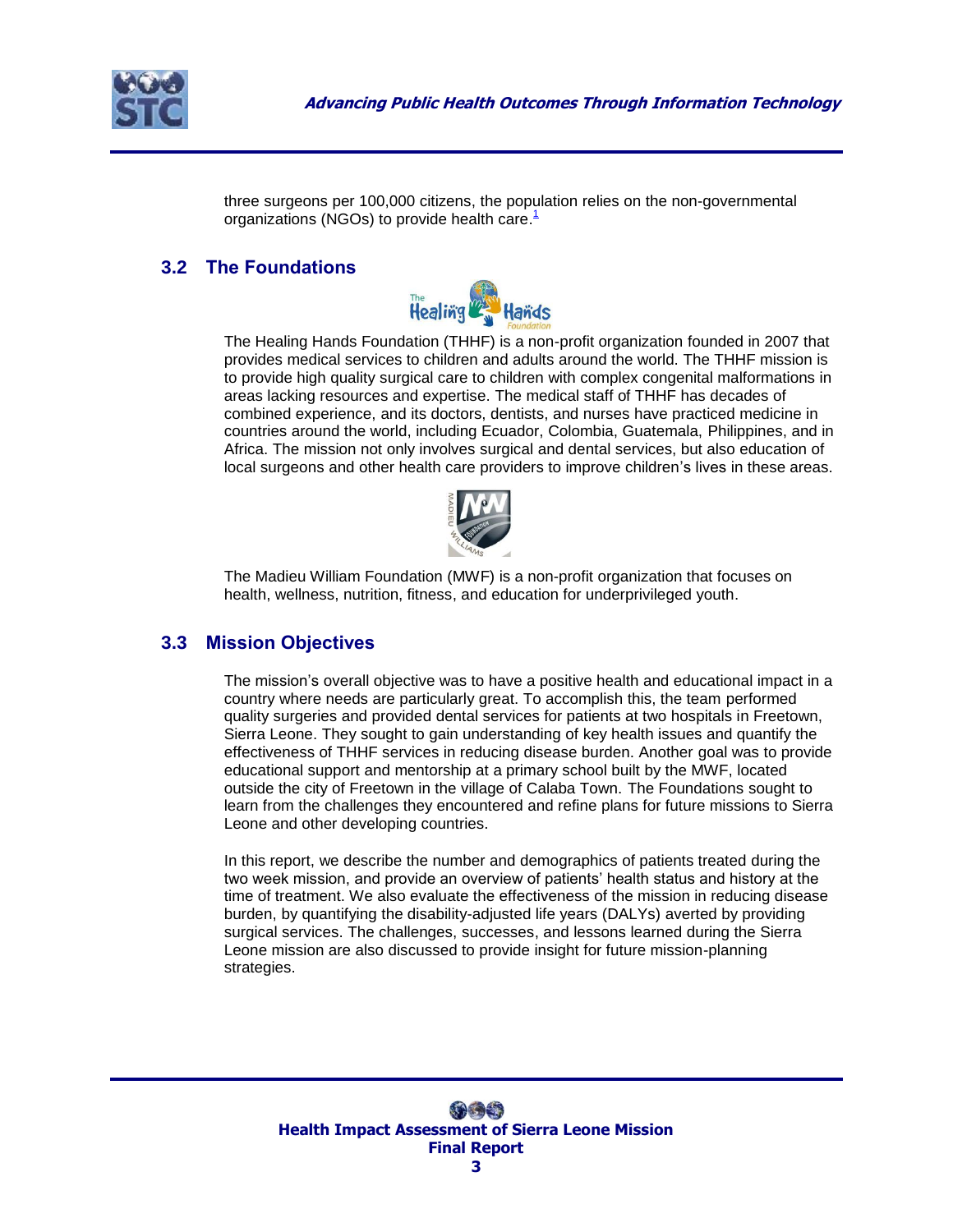

## <span id="page-6-1"></span><span id="page-6-0"></span>**4.0 Methods**

#### **4.1 Resources**

The medical and surgical teams were on-site from June 19 - June 30, 2011. Medical and surgical services were performed at two hospitals in Freetown, the Connaught Hospital ("C") and Princess Christian Maternity Hospital ("P"). The educational team was on-site from June 19 - July 5, 2011 at the Abigail D. Butscher primary school. Over four million dollars worth of medical and teaching supplies, mostly donated, were transported to Sierra Leone to complete this mission.

#### <span id="page-6-2"></span>**4.1.1 Mission Participants**

Forty-five volunteers from all over the United States brought with them to Sierra Leone a wide range of expertise shown below in Table 4-1. The medical team of 31 trained staff included surgeons, nurses, anesthesiologists, dentists, gynecologists, and others. The seven member education team included professional teachers and their teaching assistants. In addition, there were fived volunteers working in operations and/or providing additional support as needed, plus two professional photographers.

| <b>Specialty</b>        | <b>No. Volunteers</b> | <b>Specialty</b>          | <b>No. Volunteers</b> |
|-------------------------|-----------------------|---------------------------|-----------------------|
| Cardiologist            | 1                     | <b>OR Nurse</b>           | 2                     |
| <b>CRNA</b>             | 3                     | OR Technician             |                       |
| DDS & Dentist           | 3                     | <b>PA</b>                 |                       |
| <b>Dental Assistant</b> | 3                     | Pediatric surgeon         |                       |
| Director/Operations     | 1                     | Pediatrician              |                       |
| Paramedic               |                       | <b>Plastic Surgeon</b>    |                       |
| Epidemiologist          | 1                     | <b>RN</b>                 | 3                     |
| General Surgeon         |                       | Teacher                   | 5                     |
| <b>LMT</b>              | C                     | <b>Teaching Assistant</b> |                       |
| <b>Medical resident</b> |                       | <b>Translator and PCT</b> |                       |
| <b>OBGYN</b>            | 3                     | <b>Additional support</b> | 6                     |
| <b>Total</b>            |                       |                           | 45                    |

<span id="page-6-4"></span>Table 4-1: Mission Participants

\* Acronyms: CRNA = Certified Registered Nurse Anesthetist; DDS = Doctor of Dental Surgery; LMT = Licensed Massage Therapist; OBGYN = Obstetrician/Gynecologist; OR = Operating Room; PA = Physician Assistant; RN = Registered Nurse; PCT = Patient Care Technician.

### <span id="page-6-3"></span>**4.1.2 Hospital Resources**

The medical team operated at two hospitals. Most surgeries were performed at Connaught hospital, a government civilian hospital for general medicine and surgeries. Obstetrics and gynecological surgeries and examinations were conducted at privately run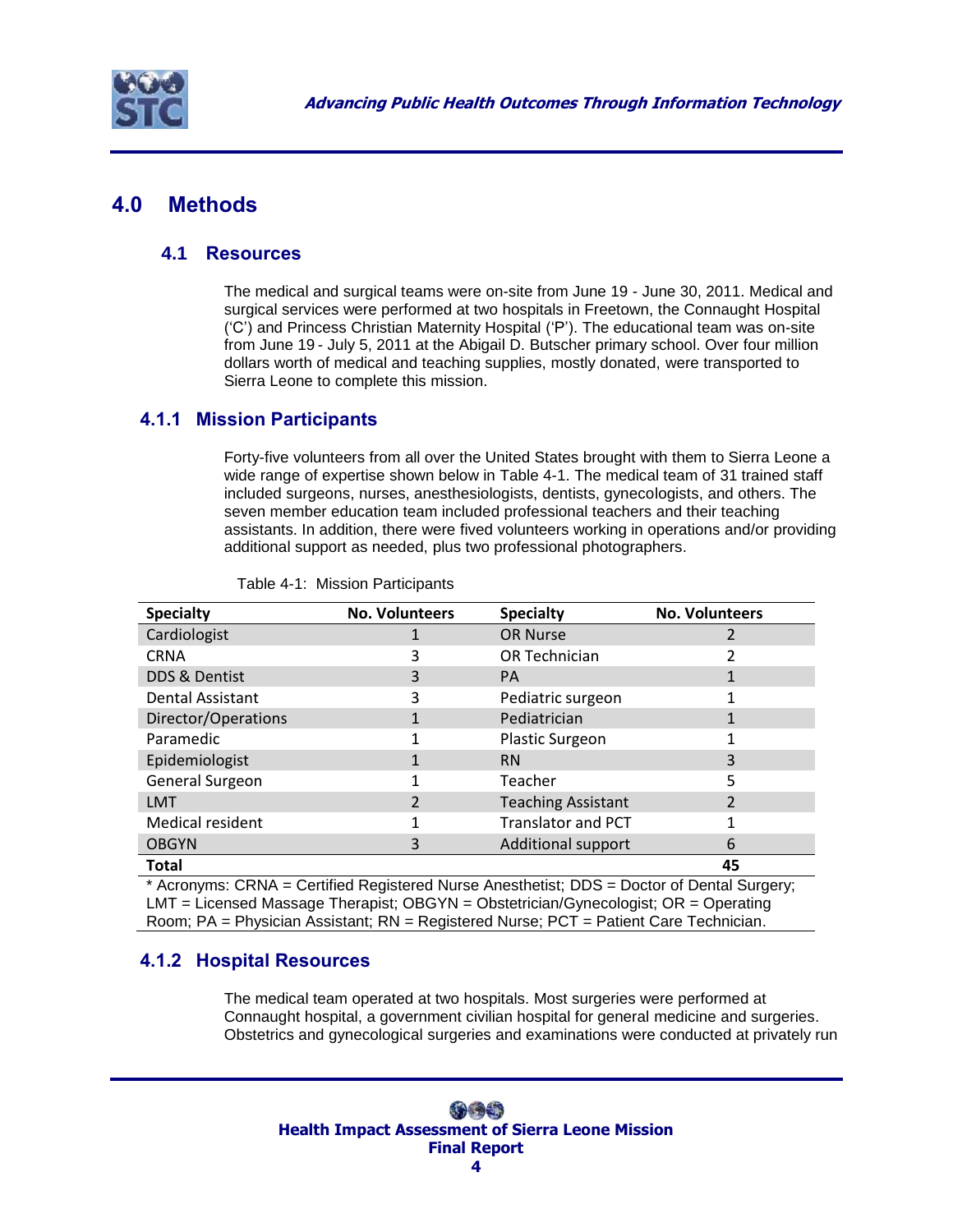

Princess Christian maternity hospital. Resources available at Ola During Children"s hospital were also collected. Although there was no mission work at this facility, it is physically connected to Princess Christian and its information is reported for comparison.

Table 4-2 lists the resources available at Connaught Hospital (C) for general medical and surgical cases, Princess Christian Maternity Hospital (P) for obstetrics and gynecological cases, and Ola During Children's Hospital (O) for pediatric cases

#### **Table 4-2: Hospital Resources**

#### **CATEGORY RESOURCE(S) C P O** Infrastructure In-patient ward number of beds 273 146 175 Isolation ward  $\begin{array}{ccc} 0 & 0 & 2 \\ \text{Outpatient facility} & \text{Yes} & \text{Yes} & \text{Yes} \end{array}$ **Outpatient facility Yes** Yes Emergency room No No No Yes<br>
Operating rooms (OR) 4 4 4 0 0 Operating rooms (OR) Labor and delivery rooms 0 2 0 Recovery room or ICU 1 1 1 0 0 Blood bank 1 1 0 Pharmacy 1 1 1 Clinical Laboratory sub-standard sub-standard sub-standard Radiology 1 1 0 Ultrasonography 1 1 1 Equipment/ Supplies Anesthetic machine 1 1 0 Pulse oximetry 1 1 1 Blood pressure monitors Tes Yes Yes Yes<br>
Fully equipped OR basic only basic only Fully equipped OR basic only basic only basic only basic only Fully equipped delivery room 0 basic only 0 basic only 0 basic only 0 basic only 0 control 0 basic only 0 control 0 control 0 control 0 control 0 control 0 control 0 control 0 control 0 control 0 control 0 control 0 contro Fully equipped recovery or ICU basic only basic only Respirators/ O2 supply  $\begin{array}{ccc} 0 & 0 & 0 \end{array}$ <br>Rood products integration integration of the contract of the contract of the contract of the contract of the contract of the contract of the contract of the contract of the con Blood products and the unreliable unreliable unreliable unreliable unreliable unreliable<br>
Microbiology equipment sub-standard sub-standard sub-standard sub-standard Microbiology equipment Pharmaceuticals sub-standard sub-standard sub-standard Surgical supplies, gloves, consumables sub-standard sub-standard sub-standard sub-standard<br>
Permanent nursing staff 223 150 140 Human Resources Permanent nursing staff 223<br>Midwives 37 Midwives 37 0 0 Anesthetist 6 6 House and medical officers and medical officers and the set of the set of the set of the set of the set of the set of the set of the set of the set of the set of the set of the set of the set of the set of the set of the s Obstetrician/gynecologists 0 3 General surgeons 4 Pharmacy assistants 10 6 6 6 6<br>Pharmacists 10 2-4 2-4 2-4 Pharmacists Radiology technicians 2-3 0 0 Radiologist 1 0 0 Physiotherapist 1 0 0 ENT specialist 1 0 0 Dentist  $2$  0 0 0 Ophthalmologist 2 0 0

#### **HOSPITAL**

<span id="page-7-0"></span> $\bigcirc$ **Health Impact Assessment of Sierra Leone Mission Final Report**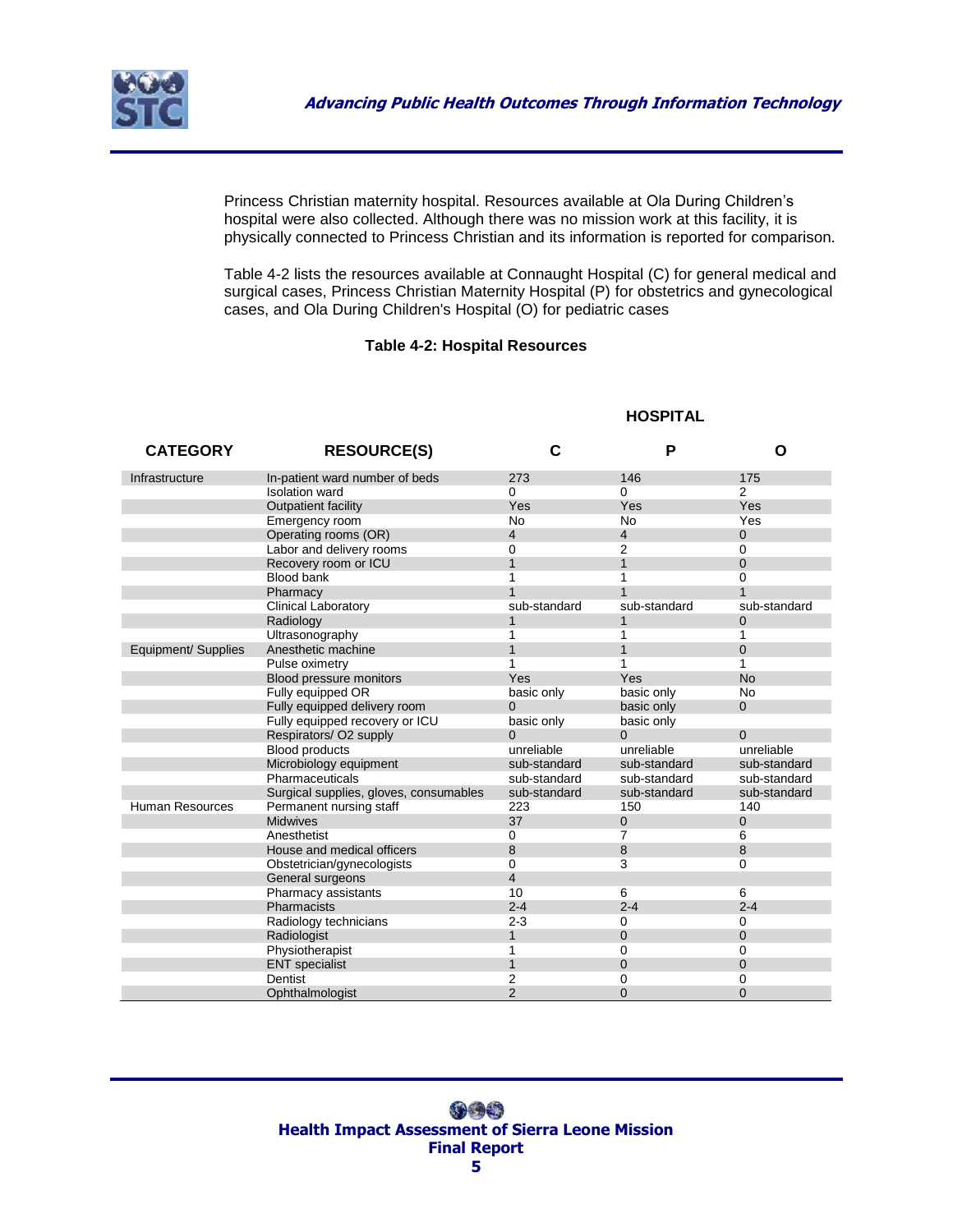

## <span id="page-8-0"></span>**4.2 Record Keeping**

Age, sex, diagnosis, treatment, and outcome were recorded for each patient. Medical and health history (self-reported), and any significant observations from pre-procedure physical exam were also recorded. Drug treatments were noted when available. Medical record-keeping by hospital staff at Connaught was minimal and disorganized, and consistent information could not be obtained for all patients. Patients" health status had to be obtained from interviewing patients, relying on their memory, truthfulness and understanding of the questions. Record-keeping by staff at Princess Christian was more organized and complete; however, personal-reported health history still relied on patients" accurate recollections.



Education team activities were not recorded on-site, but efforts were made to obtain activity descriptions and personal reflections from the team after the mission was completed, so that activities and impressions could be chronicled.

### <span id="page-8-1"></span>**4.3 Data Analysis**

The mission"s efficacy in reducing disease burden was determined by estimating disability adjusted life years (DALYs) that were averted due to THHF"s medical services and surgeries. According to World Health Organization (WHO) guidelines, the DALY is a measure of disease burden that considers both premature death as well as non-fatal health consequences of disease or injury (disability).<sup>[6,](#page-20-5) Z</sup> The DALYs is a commonly used methodology for cost-effectiveness analysis[,](#page-20-7)<sup>8</sup> and is calculated as

$$
DALY = YLL + YLD
$$

where YLL represents years of life lost due to the condition, and YLD the years lived with disability for non-fatal conditions. To calculate YLL, we used published standard values for discounted YLL due to death at select ages[.](#page-20-8) <sup>9</sup> Age was unknown for one female receiving a hysterectomy, so for this patient we assumed the most conservative YLL value calculated from other hysterectomy patients.

A scoring system defined severity of disease and efficacy of treatment (for either life or disability) following previously established methods.<sup>[6,](#page-20-5) [10](#page-20-9)</sup> Disability weights for diseases and conditions were taken from average disability weights used by Murray[,](#page-20-5)<sup>6</sup> from values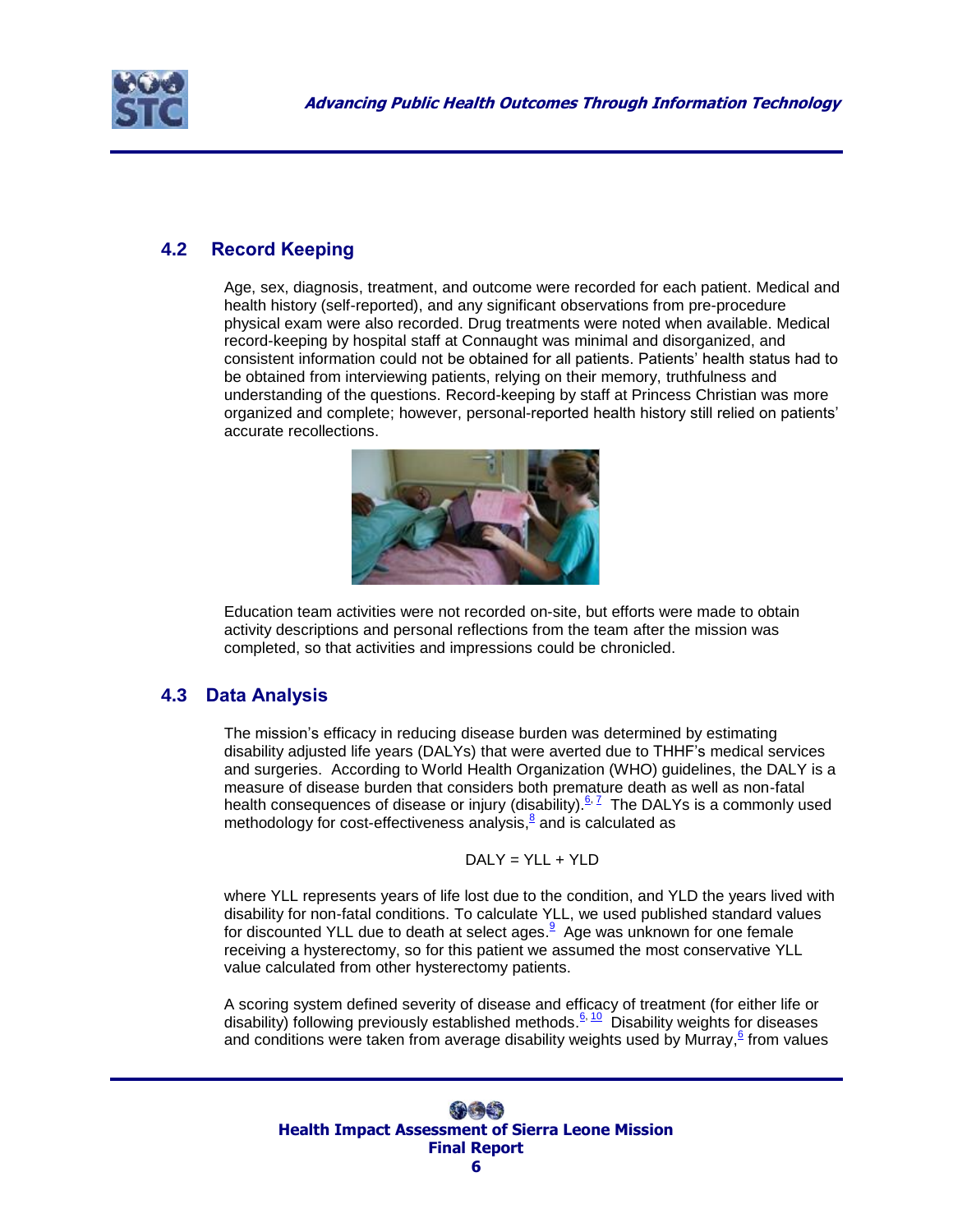

repor[t](#page-20-8)ed in Table 3A.6 of the Global Burden of Disease Project<sup>9</sup> or from other published condition-specific metrics.<sup>[11](#page-20-10)</sup>

## <span id="page-9-0"></span>**5.0 Results**

#### <span id="page-9-1"></span>**5.1 Medical Team Activities**

A total of 67 patients were examined by the medical team, of which 44 received surgeries [\(Table 5-1\)](#page-9-3). The most common surgery performed was inguinal hernia repair followed by myomectomy and hysterectomy. Hydroceles were very common, and were often extremely large. Some additional medical activities are not included in this report, such as assisting hospital staff with emergencies, examining walk-in patients, or treating other unplanned patients. Records for those patients were either not obtainable or it was not possible to quantify the amount of intervention attributable to THHF doctors.

<span id="page-9-3"></span>

| <b>PROCEDURE</b>                                                              | NO. OF<br><b>PATIENTS</b> |
|-------------------------------------------------------------------------------|---------------------------|
| Burn scar contracture release                                                 | 3                         |
| Exploratory laparotomy                                                        |                           |
| Hernia repair (left and/or right inguinal) with possible hydrocele<br>removal | 22                        |
| Hydrocele removal only                                                        | 4                         |
| Hysterectomy                                                                  | $\overline{\mathcal{A}}$  |
| Imperforate anus surgery                                                      |                           |
| Incision and drainage of pyomyocitis                                          |                           |
| Open Myomectomy                                                               | 5                         |
| Orchiectomy                                                                   | 1                         |
| Orchiopexy                                                                    |                           |
| Urethrocutaneous fistula excision                                             |                           |
| Total                                                                         | 44                        |

#### **Table 5-1: Total Procedures by Type**

### <span id="page-9-2"></span>**5.1.1 Children**

There were 15 pediatric patients examined between the ages of 1 (1 yr 8 mo) and 12 years, with a mean age of 6.2 years. Successful surgeries with no post-operative complications recorded were performed on 12 of these patients. One perioperative death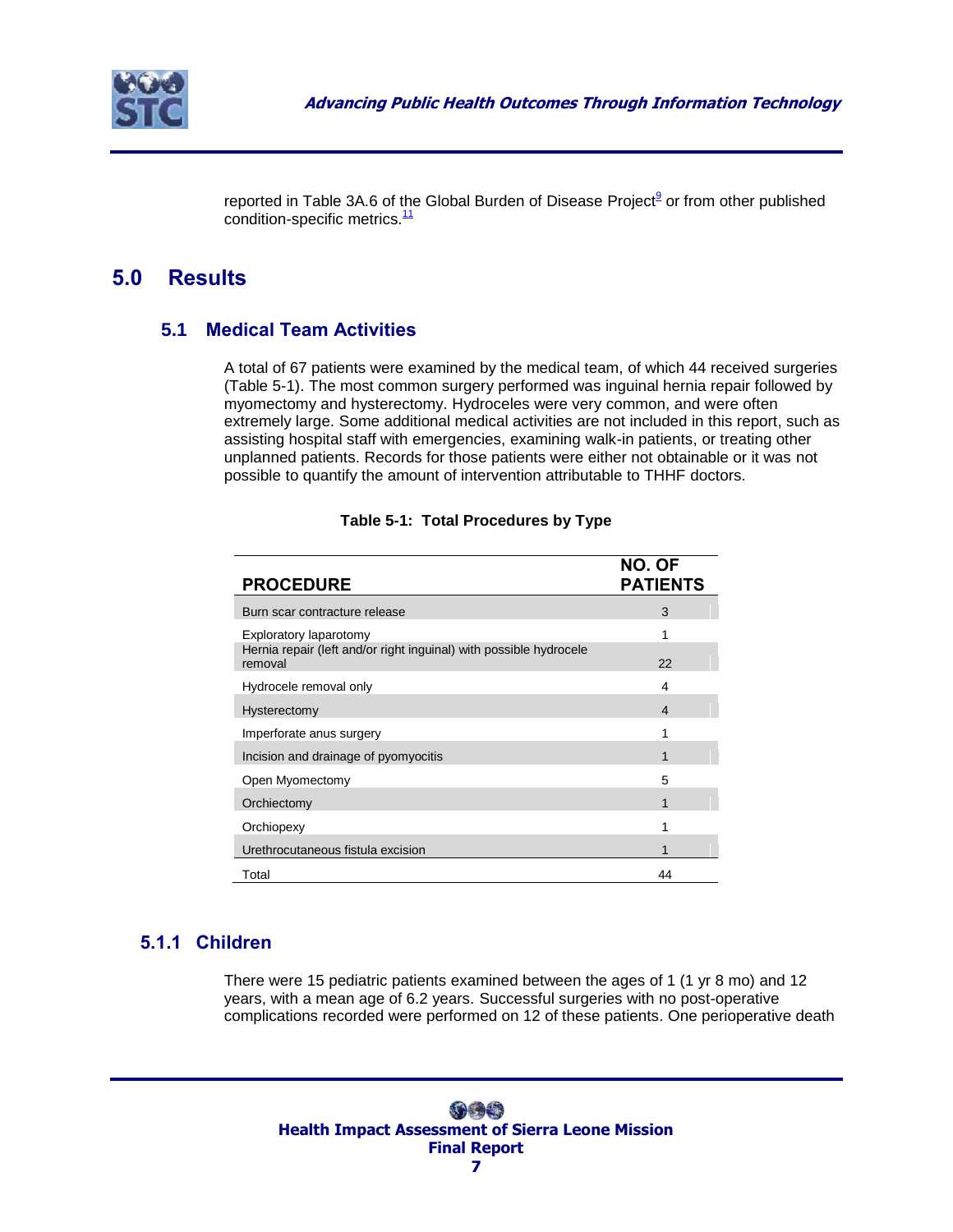

occurred from complications following surgery. Two patients were not cleared for surgery due to additional medical conditions discovered during pre-surgical exams.

The most common medical complaint among child patients were genitourinary (GU) issues (8 of 14, or 57%), mostly due to hydroceles. Skin and extremities issues followed close behind, mostly related to burn scar contractures. According to parental reports, almost 30% of children (4 of 14, or 28.6%) had malaria within the past 1 year, and 50% children not reporting malaria had recent fever [\(Figure 5-1\)](#page-10-0).

<span id="page-10-0"></span>

**Figure 5-1: Medical Complaints among Children Aged 1 to 12 years.**

Medical Conditions (by Examination or Self-Report)

<span id="page-10-1"></span>Among the 12 successful surgeries on children, burn scar contracture release and hydrocele removal were the most common (Refer below to [Table 5-2\)](#page-10-1). Girls overrepresented among skin issues (burn scar contractures) and boys over-represented for GU issues (Refer above t[oFigure](#page-10-0) 5-1).

| <b>PROCEDURE</b>                     | NO. OF<br><b>PATIENTS</b> |
|--------------------------------------|---------------------------|
| Burn scar contracture release        | 3                         |
| Hydrocele removal                    | 3                         |
| Imperforate anus surgery             | 1                         |
| Urethrocutaneous fistula excision    |                           |
| Orchiopexy                           |                           |
| Hernia Repair                        | 2                         |
| Incision and drainage of pyomyocitis |                           |
| TOTAL                                |                           |

|  | <b>Table 5-2: Successful Surgeries on Minors</b> |  |  |  |
|--|--------------------------------------------------|--|--|--|
|--|--------------------------------------------------|--|--|--|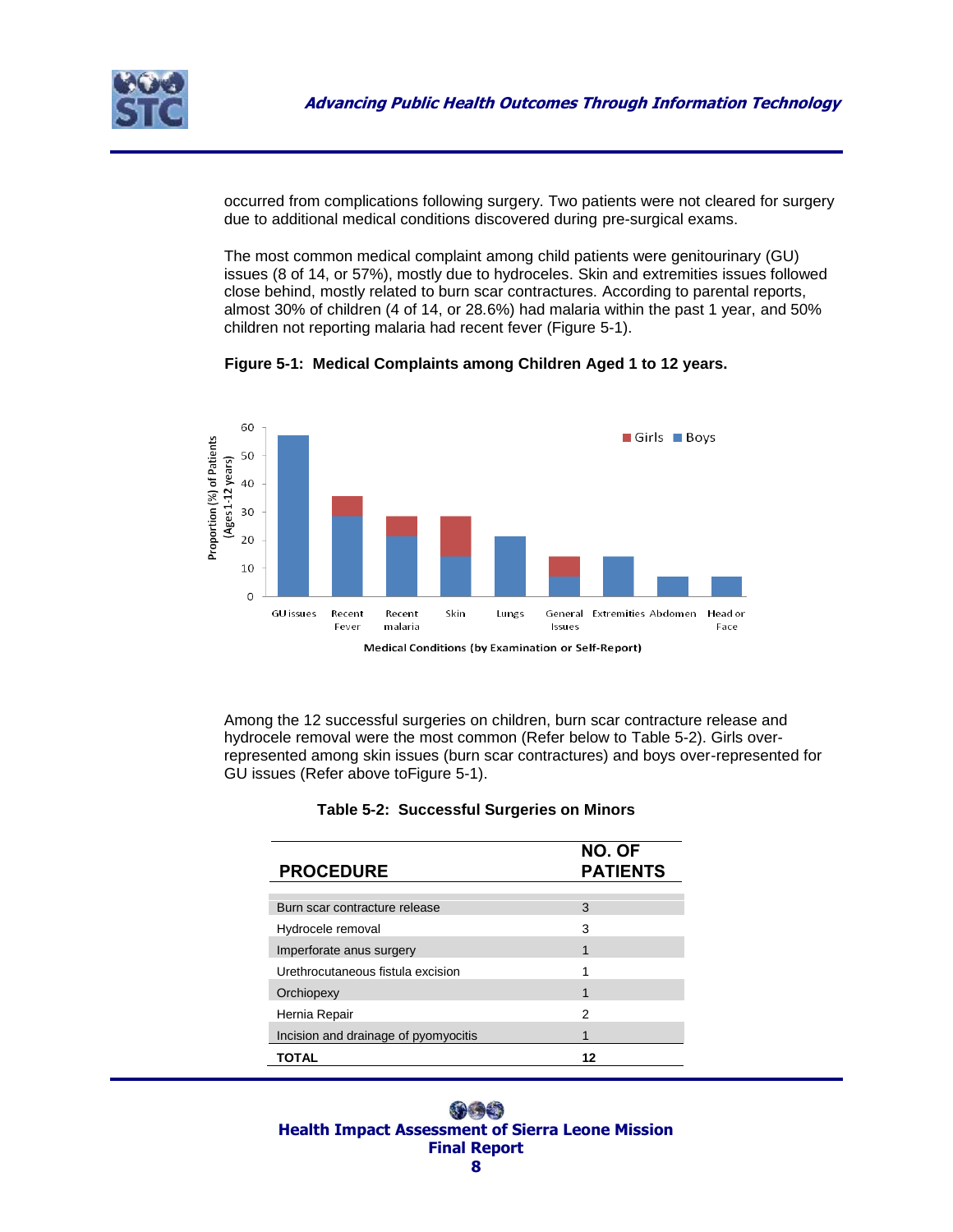

## <span id="page-11-0"></span>**5.1.2 Men**

A total of 22 adult male patients were examined at Connaught hospital, with age range of 18 to 68+ years (two patients reported being at least 60 years old, but exact age was unknown). The median age was 39 years, with mean 37.7 years among patients who reported.

Overall, 19 patients received hernia repair (left, right, or bilateral inguinal), often with hydroelectomy. In addition, one hydroelectomy (but no hernia), and one orchiectomy were performed. No age-related patterns could be observed. One 22 year old male was not cleared for hernia surgery due to contrary medical condition.

#### <span id="page-11-1"></span>**5.1.3 Women**

A total of 44 female patients were examined (2 at Connaught, 42 at Princess Christian), with ages ranging from 18 to 65 yrs (one patient had age unknown). From these 44 patients, 56 diagnoses were made, equivalent to 1.3 diagnoses per patient [\(Figure 5-2\)](#page-11-2). Older women were no more likely than younger women to have >1 diagnosis (p=0.35, Student"s t-test). When confirmation tests were not available, diagnoses were considered "probable" and included in the diagnosis count.

<span id="page-11-2"></span>

**Figure 5-2: Diagnoses among Women by Age Group**

*Acronyms: DUB= dysfunctional uterine bleeding; PID = Pelvic Inflammatory Disease.*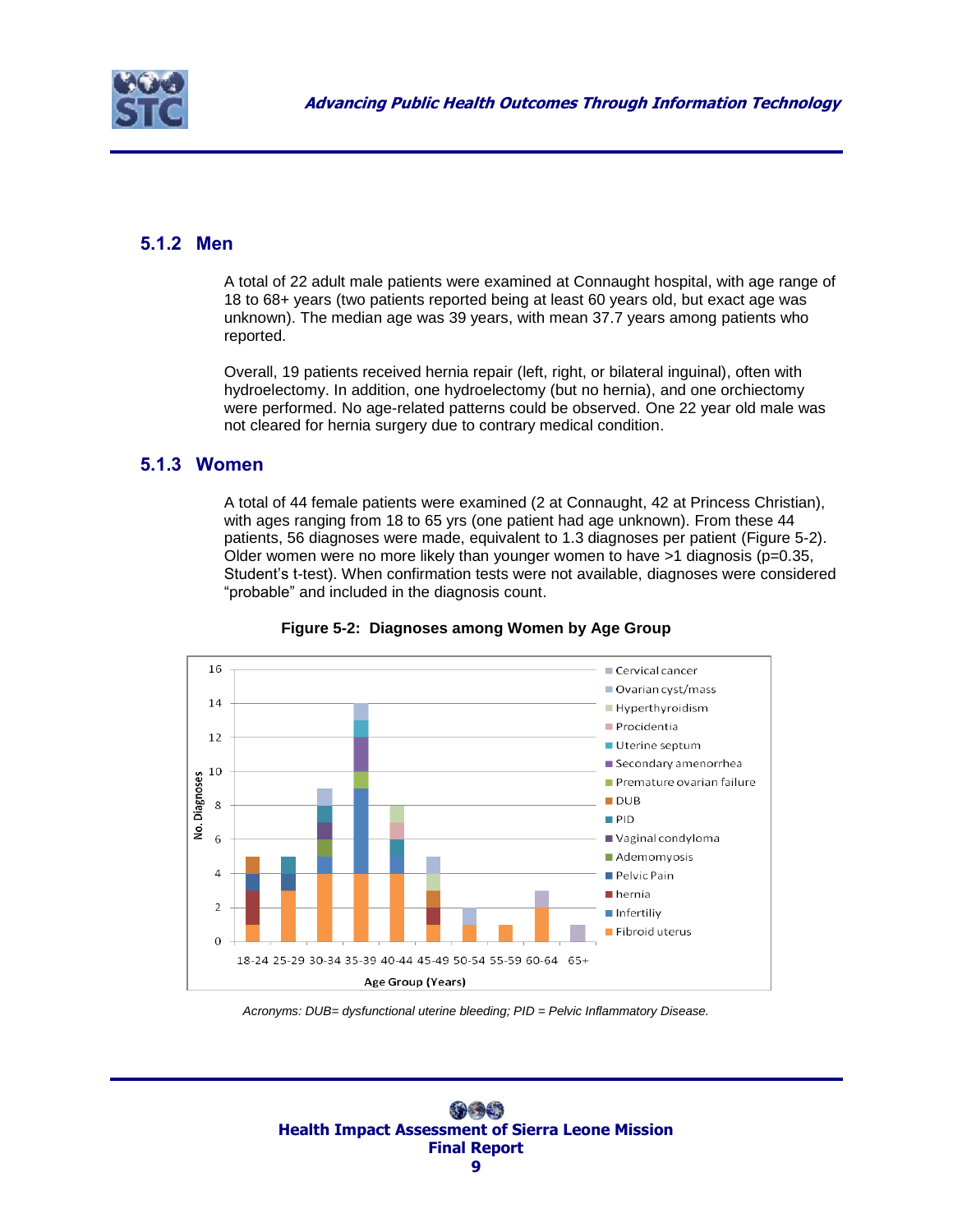

The most common medical complaints were genitourinary problems (Table 5-3) and almost half of patients were diagnosed with at least one uterine fibroid (47.7%). Complaints of infertility were common; 9 of 43 (21.9%) women ages 18 to 41 reported a desire to become pregnant, but were having trouble conceiving. However, two women were pregnant at time of exam and could not undergo surgery. Three women passively reported having had malaria recently within the past one year (6.8%).

<span id="page-12-1"></span>

| <b>MAJOR</b><br><b>SYSTEM</b> | NO. OF<br><b>PATIENTS</b> | AGE RANGE MEAN AGE<br>(YRS) | (YRS) |
|-------------------------------|---------------------------|-----------------------------|-------|
|                               |                           |                             |       |
| GU                            | 41                        | $18 - 65$                   | 30    |
| Abdominal                     | 20                        | $18 - 62$                   | 39    |
| <b>General Condition</b>      | $\overline{7}$            | $22 - 50$                   | 35    |
| Eyes                          | 3                         | $38 - 49$                   | 43    |
| Heart                         | 2                         | $41 - 42$                   | 41.5  |
| Lungs                         | 2                         | 41, 62                      | 52    |
| Pregnancy                     | 2                         | 18, 31                      | 25    |
| <b>Extremities</b>            | 1                         | 36                          | 36    |
| <b>ENT</b>                    | 1                         | 42                          | 42    |
| Neuro                         | $\Omega$                  | n/a                         | n/a   |
| <b>Skin</b>                   | 0                         | n/a                         | n/a   |

#### **Table 5-3: Common Medical Complaints among Women**

The medical team performed 11 surgeries (25% of all surgeries) on women, 10 at Princess Christian and 1 at Connaught hospital. The age range of women who received surgery was 26 to 56 years (1 patient age unknown). Surgeries included 5 open myomectomies, 1 incisional hernia repair, 4 hysterectomies and 1 exploratory laparotomy.

### <span id="page-12-0"></span>**5.1.4 DALYs Averted**

A total of 569 DALYs were averted by performing the 44 surgeries. Although child patients often contributed to more DALYs averted than older patients, the trend was not statistically significant ( $r = -0.09$ ). Hernia removals were responsible for the largest proportion of DALYs averted, and this was larger than the proportion of hernia removal cases (Figure 5-3).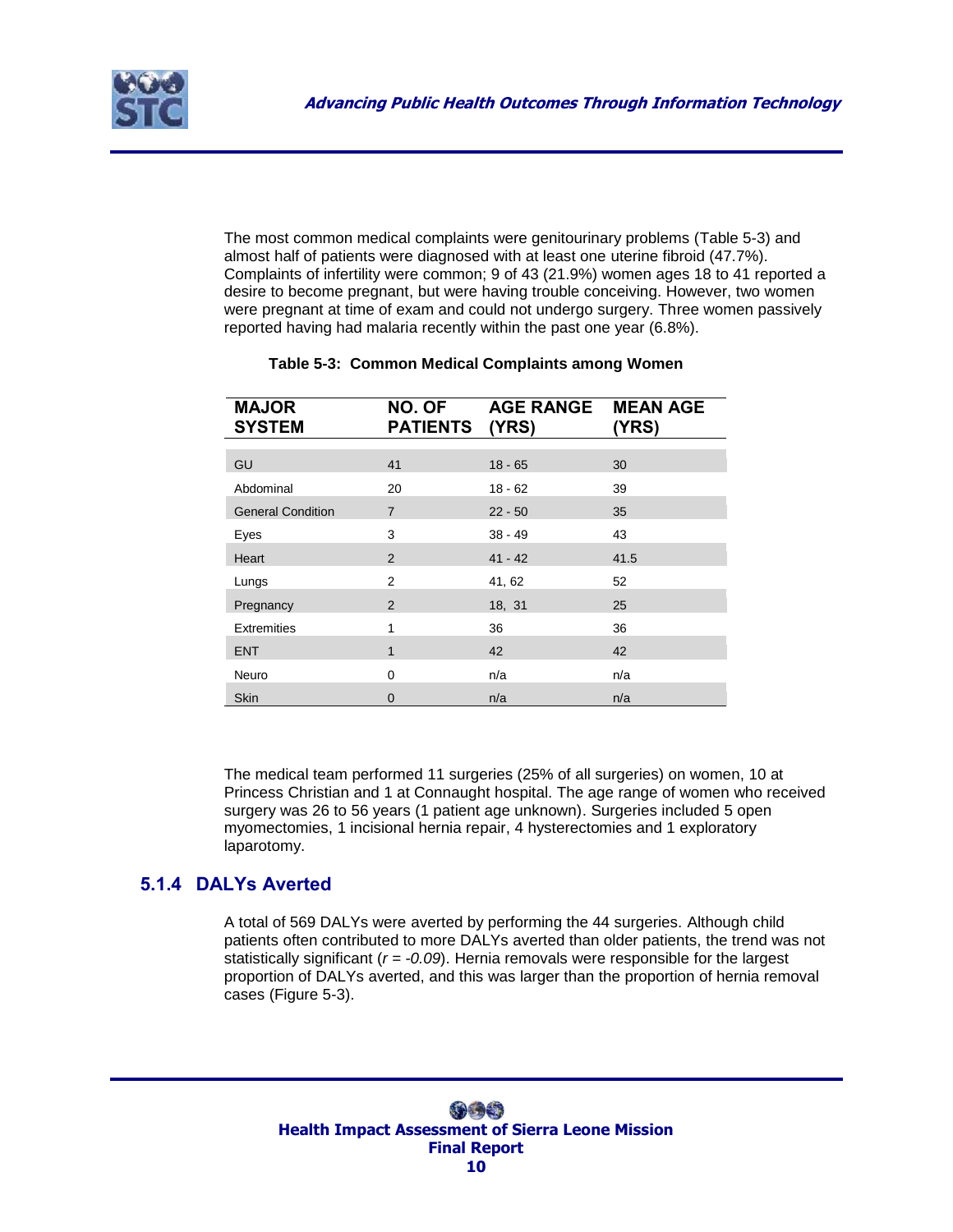

*"We helped a large number of men who previously were very uncomfortable walking and working, had poor self-perception of their bodies, difficult or nonexistent sex lives, and a condition which could kill them if their bowel twisted and became entrapped… We provided life changing services to them." – Anne Gaddy, Pediatrician*

The years of life lived with disability prior to surgery were not included in calculations, providing a conservative estimate of the impact of the surgical mission. For example, hernias addressed during the same year as onset avert more DALYs than those addressed several years after onset. At least 4 of 20 hernia patients passively reported that they had lived with their hernias for 2 or more years.

<span id="page-13-1"></span>

**Figure 5-3: Distribution of Cases and DALYs Averted**

### <span id="page-13-0"></span>**5.2 Dental Team Activities**

The THHF dental team saw a total of 435 patients and performed a total of 287 tooth extractions plus 330 triage procedures. This resulted in an overall triage rate of 1.4 procedures per patient.

To provide insight into the level of patients" dental health, specific data on tooth extractions and decay were collected for the first 65 dental patients. The age range of these patients was 16 to 64 years (mean = 35.2 years). There were a total of 80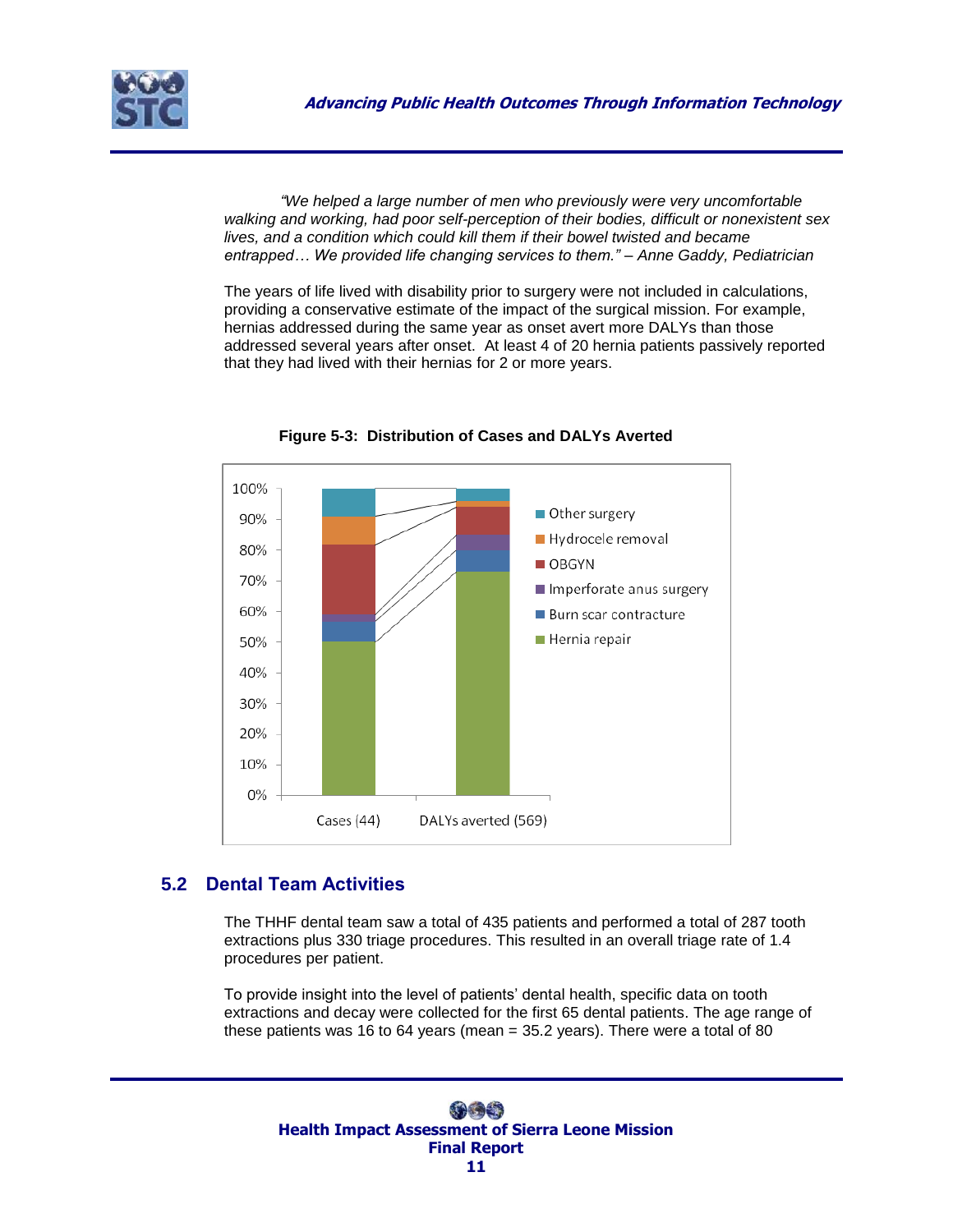

extractions (mean 1.2, range 0-4 teeth per patient) plus 35 teeth with dental caries were identified (but not extracted) among these patients. The majority of patients required 2 extractions. Women were more likely to have 3 or 4 teeth pulled than men (Figure 5-4); however, the number of teeth extracted was not positively correlated with age. The difference in average age between male and female patients was very small (34.4 and 35.7 years, respectively). Although this suggests that Sierra Leonean women may be at higher risk for dental caries than men, more data is required for definitive findings.

<span id="page-14-1"></span>

**Figure 5-4: Distribution of Tooth Extractions by Gender**

## <span id="page-14-0"></span>**5.3 Teaching Team Activities**

There were approximately 220 students enrolled in six grades or "classes" at the Abigail D. Butscher School. The students and teachers at the school were receptive to the mission team. The THHF and MWF teachers noted both challenges and successes during the mission. The most notable challenges included over-crowding (up to 80 students in one class), a lack of instructional materials, minimum curriculum guidelines, and limited home support. The crowded class sizes hindered teachers" ability to manage student behavior or to give needed attention to students with learning disabilities. Teachers often resorted to a reciting, copying and memorizing focus, with little concept learning. Finally, there was a general need for better health and nutrition conditions: improved latrines, providing running water, a designated and cleared playground area, cleaner classrooms, and snacks/food for children.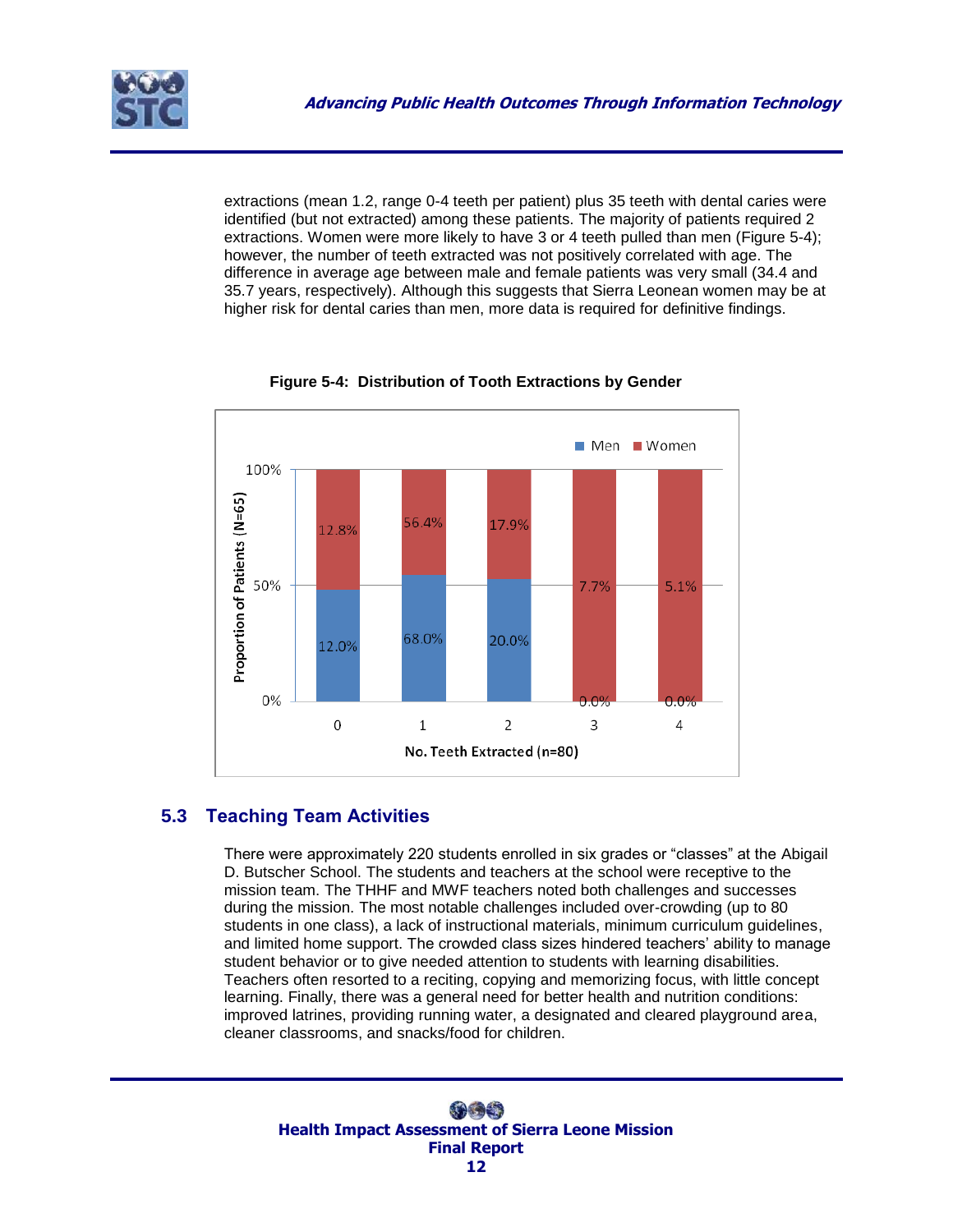

Despite these challenges the teachers were optimistic, identifying areas of opportunity for growth and improvement at the school. For example, a complete curriculum is taught at the school including reading/language, art, mathematics, science, and social studies. The children receive breaks for recess every day. The school"s teachers demonstrated an incredible work ethic and a commitment and deep concern for their students. With the school"s staff expressing a desire to grow professionally through best teaching practices, and the enthusiasm and respect given by students, the mission team was able to make much progress. The students were extremely eager to learn and enthusiastic to perform (sports, singing, or acting).

*"This was evident especially on our last day when each class performed in a program that included much of the village in the audience." – Mary King, Teacher*.

A designated Professional Development Day at the beginning of the second week allowed teachers to collaborate and was considered a big success. THHF/MWF teachers presented effective teaching practices that had been modeled in the classroom during the first week of the mission. The day gave the opportunity for the teachers to expand and reflect on the previous week"s classroom work on curriculum and methods of instruction crucial to establishing concept development (as opposed to memorization).

Topics covered during Professional Development Day included phonetic instruction, setting high behavior expectation and establishing school rules, teaching math conceptually (and writing across grades and curriculum.



The education team was able to return to the classroom for the duration of the second week to mentor creative concept-based lessons and continue to assist teachers in classroom management, phonics/reading, mathematics, written language, and science.

> *"After teaching my initial phonics lessons, the students were proudly holding their chalkboard folders over their heads to show the words they were able to spell. But even more rewarding, was class teacher Ms. Thompson"s comment, "This is how I am going to teach them to read!"" – Stephanie McKew, Teacher.*

The THHF/MWF education team donated many needed learning materials to the school (Table 5-4), as well as playground toys such as soccer balls, hula hoops, Frisbees, bubbles, and jump ropes.

#### <span id="page-15-0"></span>**Table 5-4: Educational Materials Donated to the School**

| <b>DONATED MATERIALS</b>     | AMOUNT |
|------------------------------|--------|
| <b>Notebooks</b>             | 300    |
| <b>Chalk Board Notebooks</b> | 500    |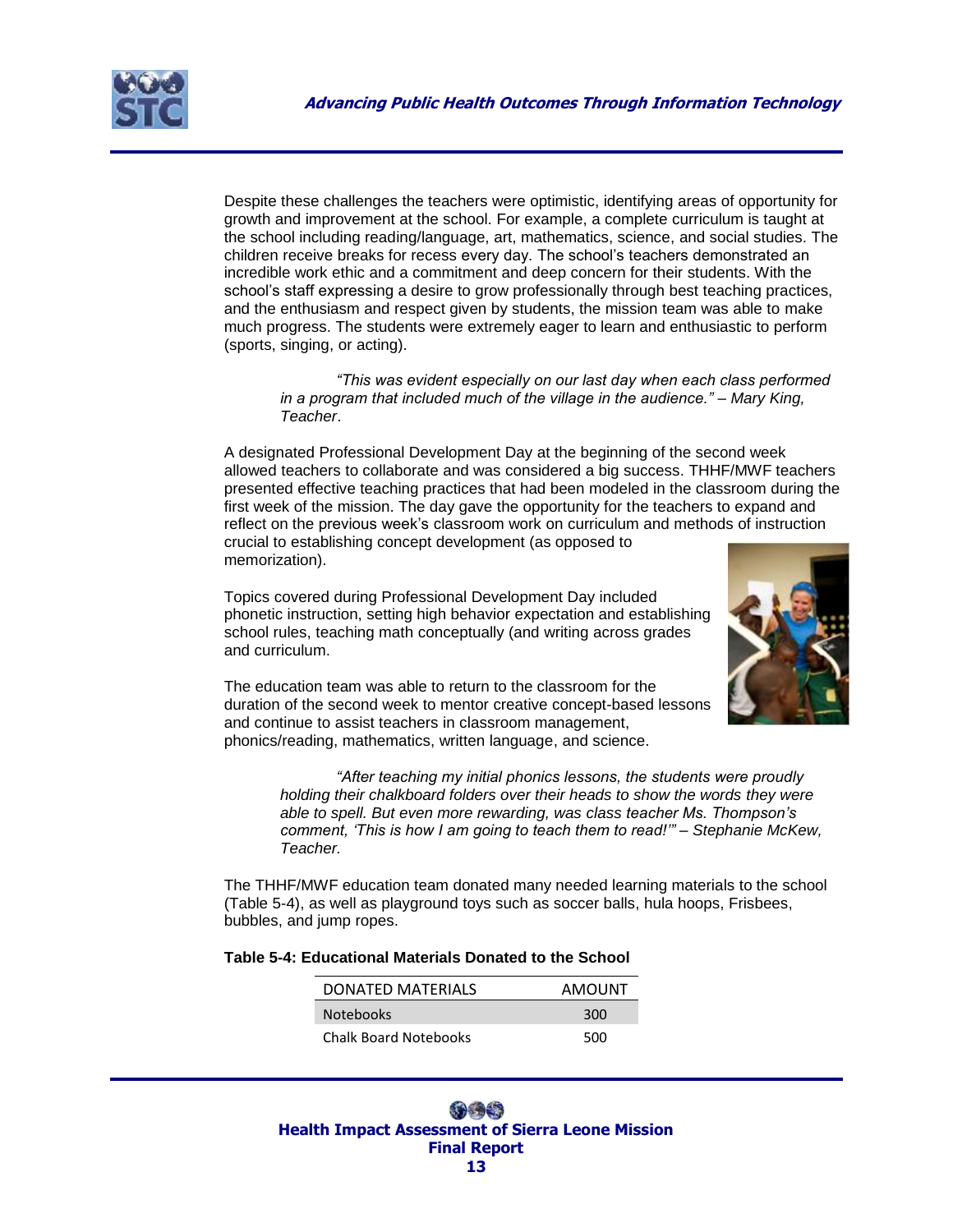

| Lined Paper (case)                  | 1                        |
|-------------------------------------|--------------------------|
| Colored paper (case)                | 1                        |
| Pencils                             | 5,000                    |
| Pens                                | 300                      |
| Crayons (case)                      | 1                        |
| Chalk (case)                        | $\overline{\phantom{a}}$ |
| Flash Cards, Addition (set)         | 30                       |
| Flash Cards, Subtraction (set)      | 30                       |
| Flash Cards, Multiplication (set)   | 40                       |
| Flash Cards, Division (set)         | 20                       |
| Flash Cards, Dolch site words (set) | 100                      |
| Flash Cards, Counting (set)         | 30                       |
| Flash Cards, Fractions (set)        | 40                       |
| Phonics Cards (set)                 | 60                       |
| Readers, Levels A-Z                 | 960                      |
| Math Wheels                         | 100                      |
| Numbered Sticks (set)               | 80                       |
| Storage shelves                     | 5                        |
| Storage carriers                    | 5                        |

# <span id="page-16-1"></span><span id="page-16-0"></span>**6.0 Discussion**

### **6.1 Public Health Importance of THHF and MWF Missions**

The overall level of health care quality and access in Sierra Leone is abysmal. Similar to previous observations in a 2009 Sierra Leone survey study,<sup>[12](#page-20-11)</sup> there was a paucity of electricity, running water, and oxygen at Connaught Hospital. Both Connaught and Princess Christian hospitals regularly run out of basic medical supplies such as gloves, pharmaceuticals, and masks. In fact, only 20% of government hospitals in Sierra Leone have adequate stores of sterile gloves or eye protection and less than half have functioning sterilizers.<sup>[12](#page-20-11)</sup>

The overall state of health is very poor. Patients often presented to THHF with a myriad of untreated medical conditions and many reported waiting a long time to receive surgery. As of 2010, there were only 0.2 government-appointed surgeons per 100,000 Sierra Leoneans[.](#page-20-4)<sup>5</sup> This shortage of trained medical surgeons creates a large back-log of surgical cases that continue to accumulate without treatment, placing patients at increased risk for mortality and reducing quality of life.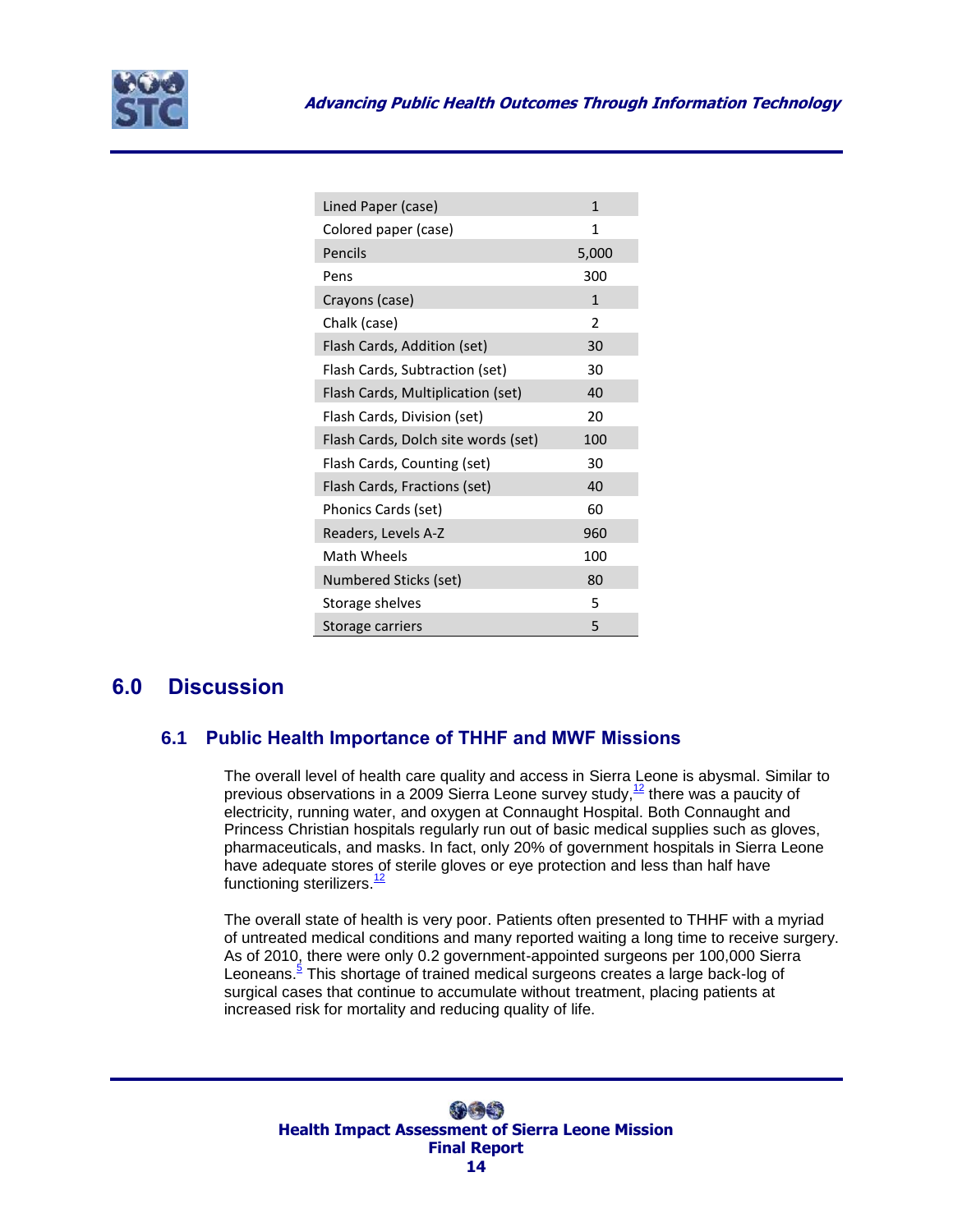

*"You see these kids that don't have a chance, and you give them a chance," "[After] the surgery, it changes their life completely." – Marco Avila, THHF Executive Director/Co-Founder.*

The THHF medical team brought a complete stock of necessary supplies for performing surgeries and used appropriate sterile techniques. In Sierra Leone the non-profit organizations, such as THHF and MWF, provide critical support and mentorship for improving standards of care and reducing the burden of disease in high-risk populations.

*"We [want to] leave something long-lasting behind. It's developing relationships with doctors in these countries and helping them develop their programs, instead of thinking we can just come over and do it for them." – Dillon Stewart, Pediatric Surgeon*

### <span id="page-17-0"></span>**6.2 Health Needs and Most Effective Procedures**

Four procedures, hernia repair, mastectomy, hysterectomy, and burn scar contracture release comprised 77.27% of all surgeries performed by THHF during this mission and contributed highly toward total DALYs averted. These same four procedures comprised 41% of all surgical inpatient ward services (including both general and orthopedic surgery) reported by another Sierra Leone hospital.<sup>[12](#page-20-11)</sup> Although patients were referred to THHF by the hospitals and do not represent a random sample of the Sierra Leone patient population, this provides strong evidence that these four procedures comprise a large fraction of total surgical needs for Sierra Leoneans.<sup>[12](#page-20-11)</sup>

Findings by Nordberg $^{13}$  $^{13}$  $^{13}$  indicate that NGO-supported hospitals have a capacity to perform health services at a significantly higher rate than government-operated hospitals not receiving assistance, particularly for surgeries such as hernia removals and Cesareansections.  $1$  Additional studies $1/1$  also support the notion that these surgical procedures are cost-effective in averting DALYS in Sierra Leone; costs per DALY averted for surgeries compared favorably with the costs of other interventions[.](#page-20-0)<sup>1</sup>

Among children, burns, traumatic injuries, and congenital anomalies are some of the areas where the presence of plastic surgical expertise can make a significant difference in patient outcomes and thereby decrease the years of life lost due to disability. In light of the severe shortage of plastic surgeons throughout the developing world, it falls to those in the developed world to harness their skills and address the vast unmet needs. $\frac{14}{1}$  $\frac{14}{1}$  $\frac{14}{1}$  The THHF mission successfully averted 142.77 DALYs (25.18% of total) from 12 successful pediatric surgeries.

### <span id="page-17-1"></span>**6.3 Challenges Experienced and Future Missions**

Pre-trip planning is critical for a successful mission. Making contact with government and hospital officials, researching the country"s top health issues, gaining an understanding of the health culture and determining hospitals" resource needs are all important components to establish before planning and packing. In Sierra Leone, corruption and theft are particularly challenging issues. To handle this, directors from THHF and MWF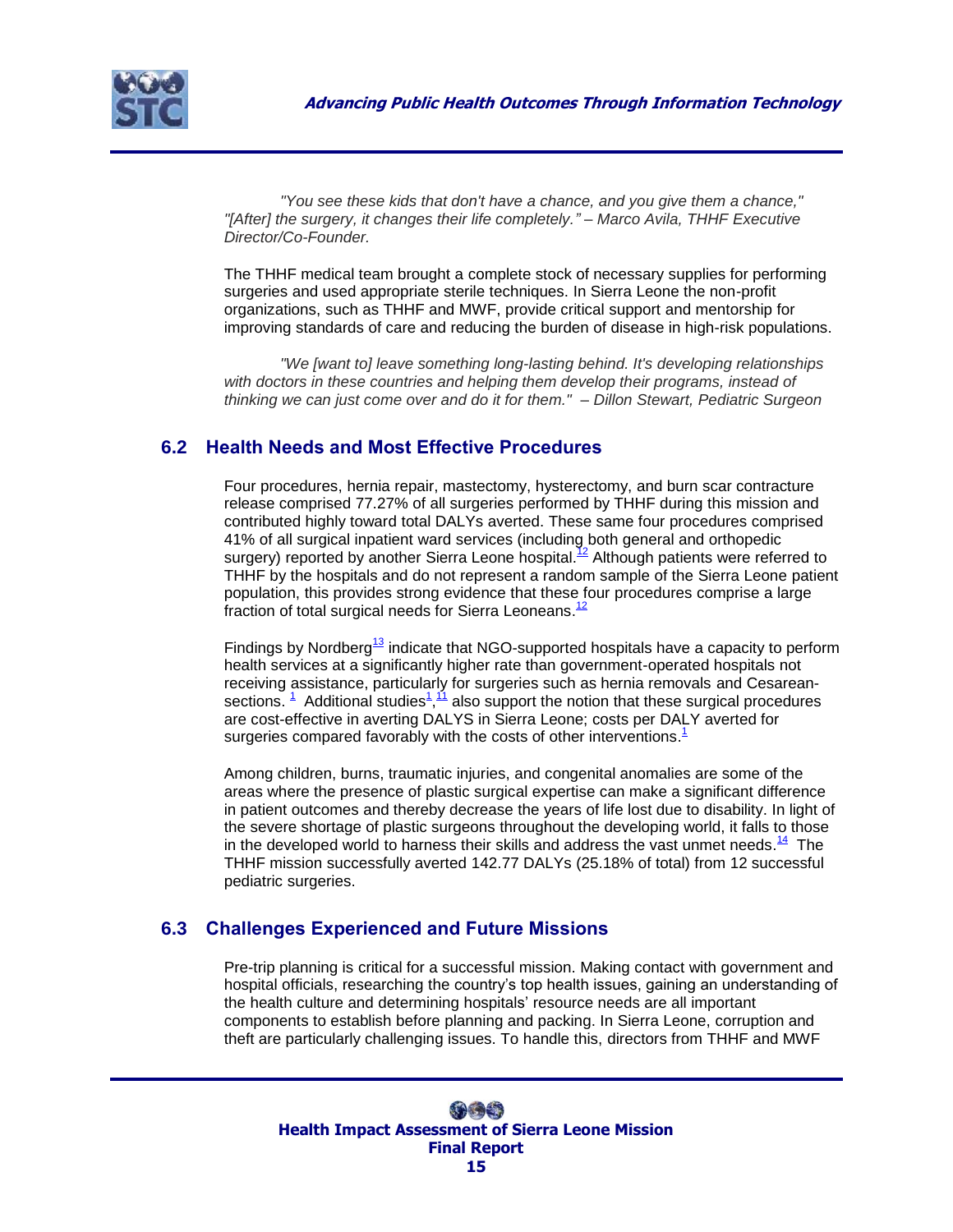

met with government officials on-site, to make sure supplies were distributed to several locations and received by the people who needed them.

Costs to work in Sierra Leone are expensive. A local coordinator that could get local business donations, corporate support, and in-kind donations would help reduce expenses for food, lodging, transportation, or security. Additional medicines and supplies are likely to be needed during medical/surgical missions in developing countries such as Sierra Leone, and a plan should be in place to obtain them if/when needed. To continue operations, THHF traded supplies with another organization, Mercy Ships; however, additional on-site partnerships would have been helpful. Additional viable partnerships are currently being sought out by THHF for future missions.

Care should be taken to select mission volunteers based on skill-sets, so that countryspecific medical needs are addressed while conserving resources and costs. Selection can be completed during a pre-planning phase when mission goals are also defined. In addition, matching patients to the surgeon's skills (for example, match predicted difficulty of the specific procedure to surgeons with matching experience level) may increase quality of care and decrease operative and anesthesia time.

Sierra Leone hospital medical record-keeping was often incomplete and disorganized. This was especially challenging at Connaught Hospital, where doctors struggled to obtain accurate patient medical history information. Patients selected for surgery were prone to falsifying their self-reported health status in order to be cleared for surgery. These challenges impact both patient and doctor safety. Unfortunately, a young patient was lost due to anesthesia-related complications when his family medical history was omitted from the patient record. Because local officials cannot be relied upon, the THHF is assessing their safety protocols, equipment, and team roles to ensure the highest level of safety on future missions.

There is a need in Sierra Leone, as well as many other developing nations, for the foundation a comprehensive health statistics and/or patient medical history program. When patient records were available at Princess Christian, the information therein was very valuable. Future missions may also examine alternatives for technology to support simplified data collection and record-keeping that would improve patient health data quality.

Estimates for severity of disease used in this report (i.e., probability of death if left untreated) are believed to be conservative and compare well with reported ranges. $1/11$  In some cases, it was difficult to obtain accurate measures of disability and mortality. In developed countries such as the USA, surgeons operate at diagnosis in most cases, making it hard to find an adequate population to compare with Sierra Leonean patients<sup>[15](#page-21-2)</sup> who often wait years before receiving surgery. Further research relating to whether the balance of advantages and disadvantages changes when hernias are recurrent, bilateral, or combined with hemocele removal is needed as current data are limited.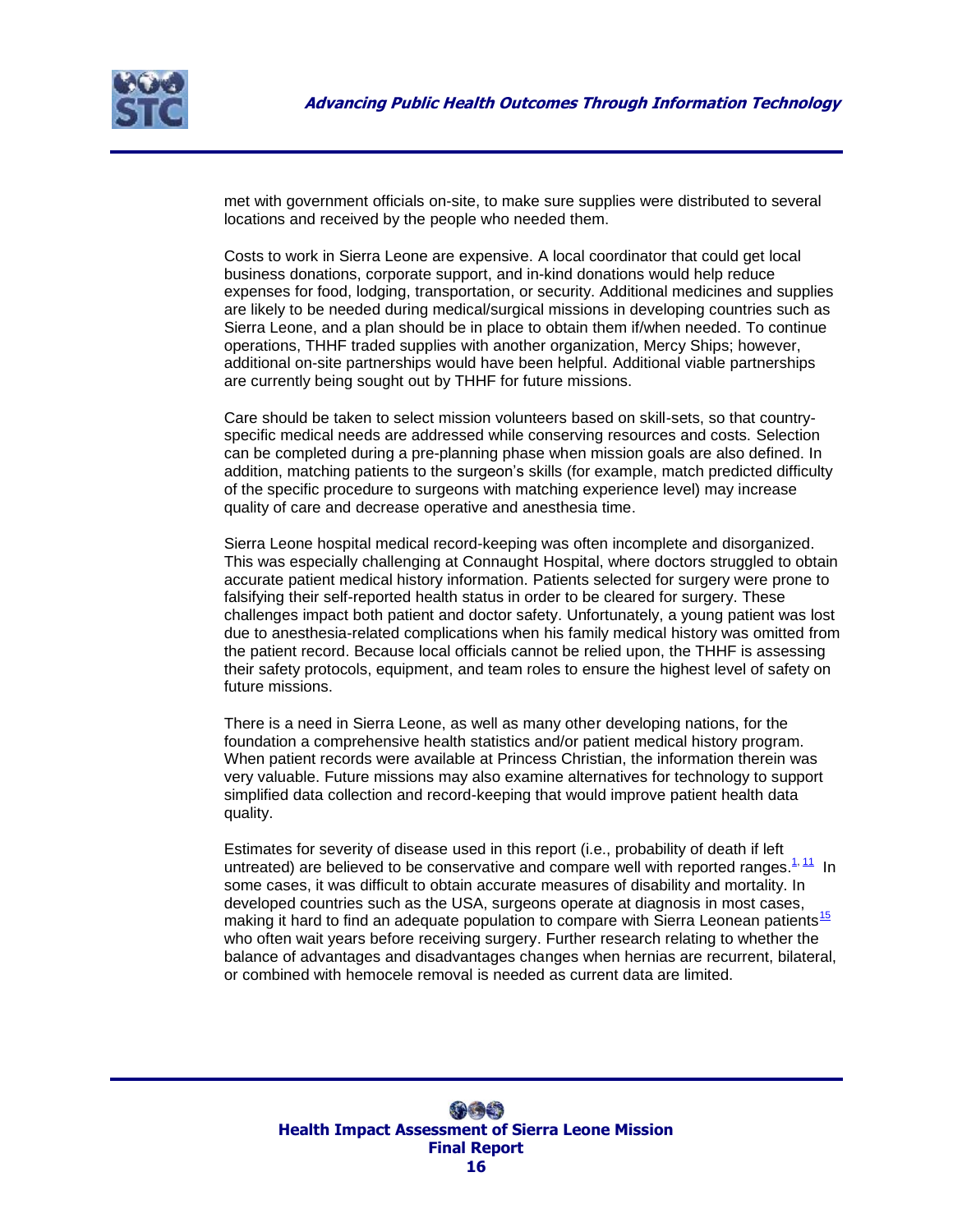

## <span id="page-19-0"></span>**6.4 Towards meeting the United Nations' Development Goals**

Despite some progress, Sierra Leone will not attain most of the UN"s Millennium Development Goals (MGDs) by 2015, <sup>[16](#page-21-3)</sup> and the country relies heavily on mentorship and assistance from non-profit organizations. Successful collaboration between THHF and MWF provide much needed assistance to the people of Sierra Leone, and work toward meeting several key MDGs. First, THHF increased hospitals" abilities to function at an appropriate level of care and sterile technique. Surgeries performed by THHF averted hundreds of disability-adjusted life years in a country plagued by lack of health infrastructure and access to care. Teaching collaboration and mentorship at primary schools, such as Abigail D. Butscher School, help increase quality of education for the next generation of Sierra Leoneans.

"The mission [was] incredible that we were able to take such a large group of people, supplies and all, to a country where nothing seems too reliable and offer people a chance for a better, healthier life… this experience has given me a perspective on life unobtainable without experiencing what we did in Sierra Leone… I was able to connect with individuals I would have never had the opportunity to learn more about if it wasn"t for this mission." – Rosanna Drake, medical student

The health and education needs in Sierra Leone are great. A lack of adequate infrastructure, healthcare and education, results in the country holding some of the world"s worst health outcome statistics. Based on our findings, we support the argument that surgeries can be effective in reducing disease burden. Surgical missions do require resources and much planning, but organizations like THHF and MWF show there is a substantial positive, long-term impact on health burdens even when operating in-country for short periods of time.

"We were able to help a lot of Sierra Leoneans and we accomplished everything we planned to do. This year we were able to do four missions in one trip (medical, dental, educational, and humanitarian). We delivered nearly \$4 million in supplies. This in itself is a huge accomplishment and a milestone for THHF and MWF." -Marco Avila, THHF Executive Director/Co-Founder.

<span id="page-19-1"></span>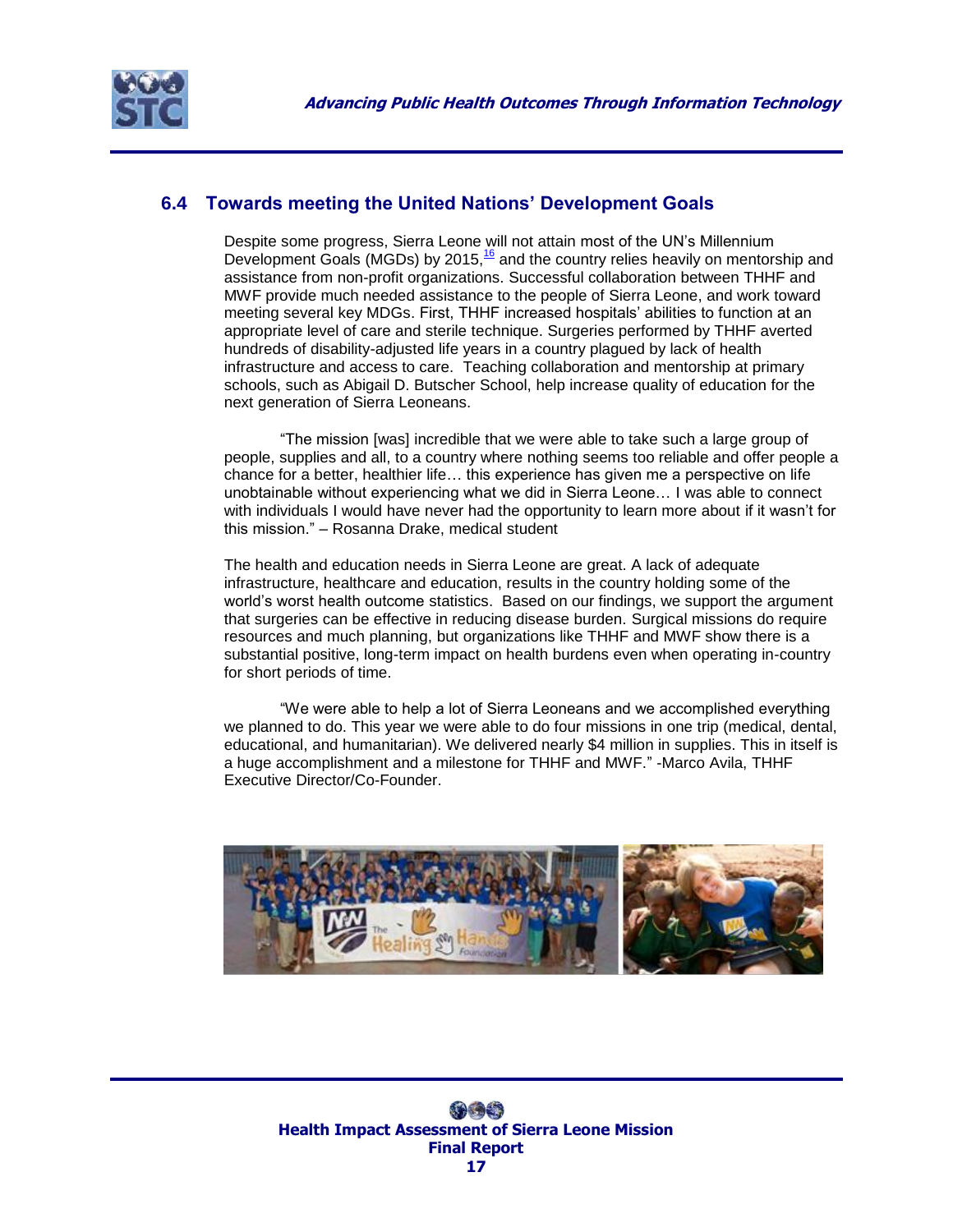

# **7.0 References Cited – End Notes**

<span id="page-20-0"></span>1. Gosselin RA, Thind A, Bellardinelli A: Cost/DALY averted in a small hospital in Sierra Leone: what is the relative contribution of different services?, World J Surg 2006, 30:505-511

<span id="page-20-1"></span>2. Gberie L: A dirty war in West Africa : the RUF and the destruction of Sierra Leone. Edited by London, Hurst, 2005, p.pp. xv, 224 p.

<span id="page-20-2"></span>3. Programme UND: Sierra Leone: Country profile of human development indicators. Edited by 2010, p.

<span id="page-20-3"></span>4. Wang L, , p. 2, ISBN 0821368680: Education in Sierra Leone: Present Challenges, Future Opportunities. Edited by Washington D.C., International Bank for Reconstruction and Development / The World Bank, 2007, p. 207

<span id="page-20-4"></span>5. Crompton J, Kingham TP, Kamara TB, Brennan MF, Kushner AL: Comparison of surgical care deficiencies between US civil war hospitals and present-day hospitals in Sierra Leone, World J Surg 2010, 34:1743-1747

<span id="page-20-5"></span>6. Murray CJ: Quantifying the burden of disease: the technical basis for disabilityadjusted life years, Bull World Health Organ 1994, 72:429-445

<span id="page-20-6"></span>7. Murray CJL, Lopez AD: Global comparative assessments in the health sector : disease burden, expenditures, and intervention packages : collected reprints from the Bulletin of the World Health Organization. Edited by Geneva, World Health Organization, 1994, p.pp. viii, 196 p.

<span id="page-20-7"></span>8. Sassi F: Calculating QALYs, comparing QALY and DALY calculations, Health Policy and Planning 2006, 21:402-408

<span id="page-20-8"></span>9. Lopez AD, Disease Control Priorities Project.: Global burden of disease and risk factors. Edited by New York, NY Washington, DC, Oxford University Press ;World Bank, 2006, p.pp. xxix, 475 p.

<span id="page-20-9"></span>10. McCord C, Chowdhury Q: A cost effective small hospital in Bangladesh: what it can mean for emergency obstetric care, Int J Gynaecol Obstet 2003, 81:83-92

<span id="page-20-10"></span>11. Shillcutt SD, Clarke MG, Kingsnorth AN: Cost-effectiveness of groin hernia surgery in the Western Region of Ghana, Arch Surg 2010, 145:954-961

<span id="page-20-11"></span>12. Kingham TP, Kamara TB, Cherian MN, Gosselin RA, Simkins M, Meissner C, Foray-Rahall L, Daoh KS, Kabia SA, Kushner AL: Quantifying Surgical Capacity in Sierra Leone: A Guide for Improving Surgical Care, Arch Surg 2009, 144:122-127